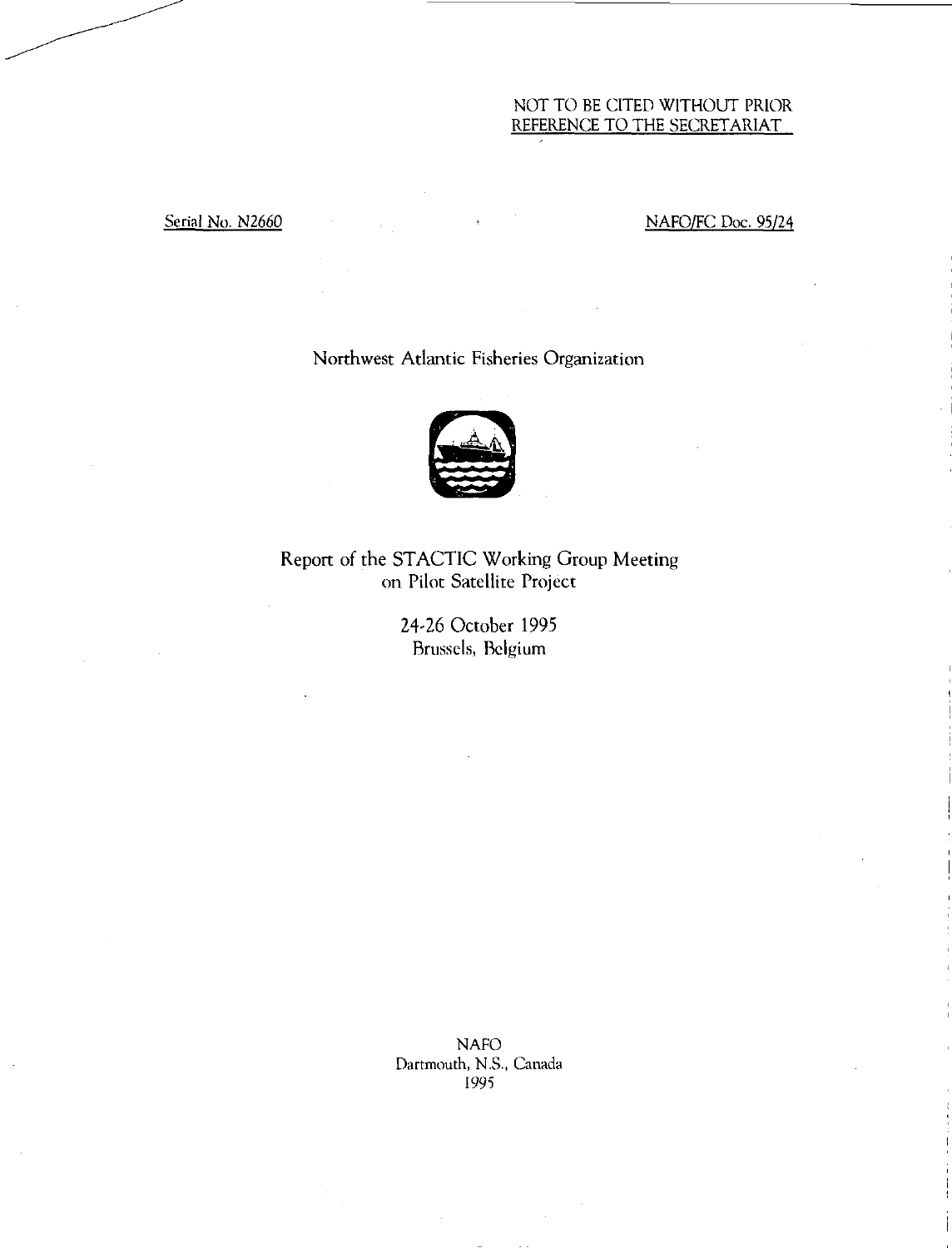# Report of the STACTIC Working Group Meeting on Pilot Satellite Project 24-26 October 1995 Brussels, Belgium

 $\begin{bmatrix} 0 & 1 \\ 0 & 1 \end{bmatrix}$ 

|    | Report of the Working Group Meeting on Pilot Satellite Project                                                       | 3                       |
|----|----------------------------------------------------------------------------------------------------------------------|-------------------------|
| 1. | Opening of the Meeting                                                                                               |                         |
| 2. |                                                                                                                      | $\frac{3}{3}$           |
| 3. |                                                                                                                      | $\overline{\mathbf{3}}$ |
| 4. | Presentation by system providers on satellite tracking<br>system which can be used in the NAFO Regulatory Area       | 3                       |
| 5. |                                                                                                                      | 4                       |
| 6. | Reports by delegates of Contracting Parties on                                                                       |                         |
| 7. | Consideration of criteria which can be used by different                                                             | 6                       |
|    |                                                                                                                      | 6                       |
|    | 8. Compatibility between different systems when used within<br>the NAFO Scheme of Joint International Inspection and |                         |
|    | Surveillance (hardware-software)                                                                                     | 7                       |
|    | 9. Consideration of the most acceptable system or systems                                                            |                         |
|    |                                                                                                                      | 7                       |
|    | 10. Recommendations/Report to the Fisheries Commission                                                               | 8                       |
|    |                                                                                                                      | $\bf 8$                 |
|    |                                                                                                                      | 8                       |
|    | Annex 1. List of Participants                                                                                        | 9                       |
|    |                                                                                                                      | 11                      |
|    | Annex 3. Report by the Delegate of Norway                                                                            | 12                      |
|    | Annex 4. Report by the Delegate of Iceland $\dots \dots \dots \dots$                                                 | 14                      |
|    | Annex 5. Report by the Delegate of Japan                                                                             | 16                      |
|    | Annex 6. Report by the Delegate of Canada                                                                            | 25                      |
|    | Annex 7. Report by the Delegate of the European Union $\dots \dots$                                                  | 28                      |
|    | Annex 8. Message Format                                                                                              | 32                      |

2

 $\frac{1}{4}$ 

š,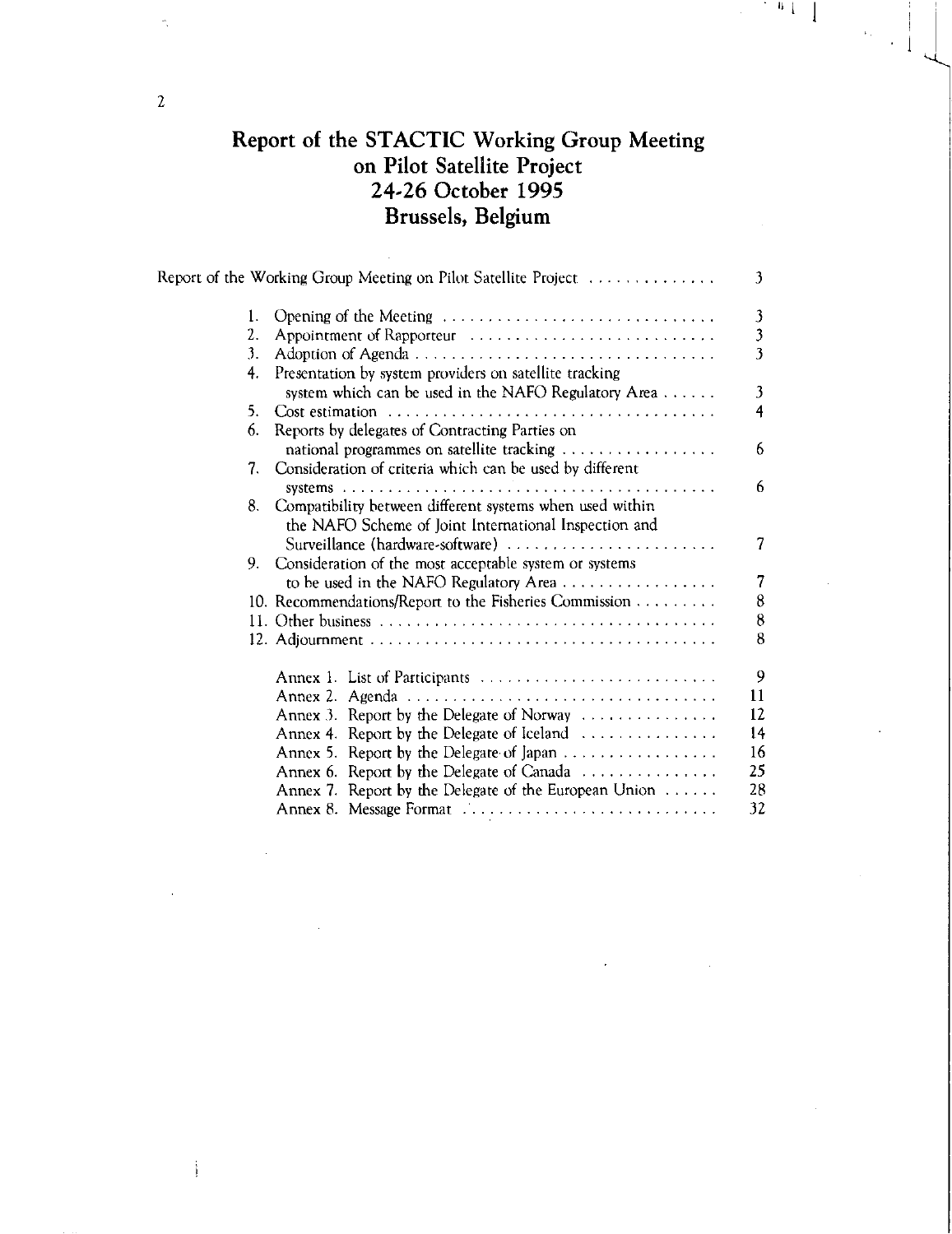# Report of the STACTIC Working Group Meeting on Pilot Satellite Project

# Brussels, Belgium, 24-26 October 1995

# 1. Opening of the Meeting

The Chairman of the Fisheries Commission (Mr. H. Koster, EU) called the meeting to order at 1030 hrs on 24 October 1995. He stated that unfortunately the STACTIC Chairman Mr. D. Bevan, Canada) was unable to attend this meeting.

Delegates were present from the following Contracting Parties: Canada, Denmark (in respect of the Faroes and Greenland), Estonia, European Union, Iceland, Japan, Latvia and Norway. Also, representatives of ARGOS, EUTELSAT and INMARSAT were present at the meeting. (Annex 1)

Since according to the NAFO practice an *ad hoc* Working Group elects its own Chairman, it was suggested to Contracting Parties to propose a Chairman. The Canadian delegate proposed Mr. H. Koster (EU) to chair this meeting. No other suggestions being available, it was agreed to follow this proposal.

#### 2. Appointment of Rapporteur

Mr. M. Nedergaard (EU) was appointed Rapporteur.

# 3. Adoption of Agenda

The provisional agenda was adopted without modifications. (Annex 2)

# **4.** Presentation by system providers on satellite tracking system which can be used in the NAFO Regulatory Area

Representatives of ARGOS, EUTELSAT and INMARSAT were present at the meeting.

Each system provider made an extensive presentation on its satellite tracking system and the capabilities to track fishing vessels particular in the NAFO Regulatory Area. Since not all Contracting Parties were present at the meeting, the Chairman requested these system providers to circulate in writing their presentations to all Contracting Parties.

The delegates reviewed these presentations in detail, with emphasis on the following features:

#### ARGOS

By using polar-orbiting satellites, global coverage is provided. At present, 2.3 NOAA satellites are used and it is expected that a fourth satellite will enter into service in 1996.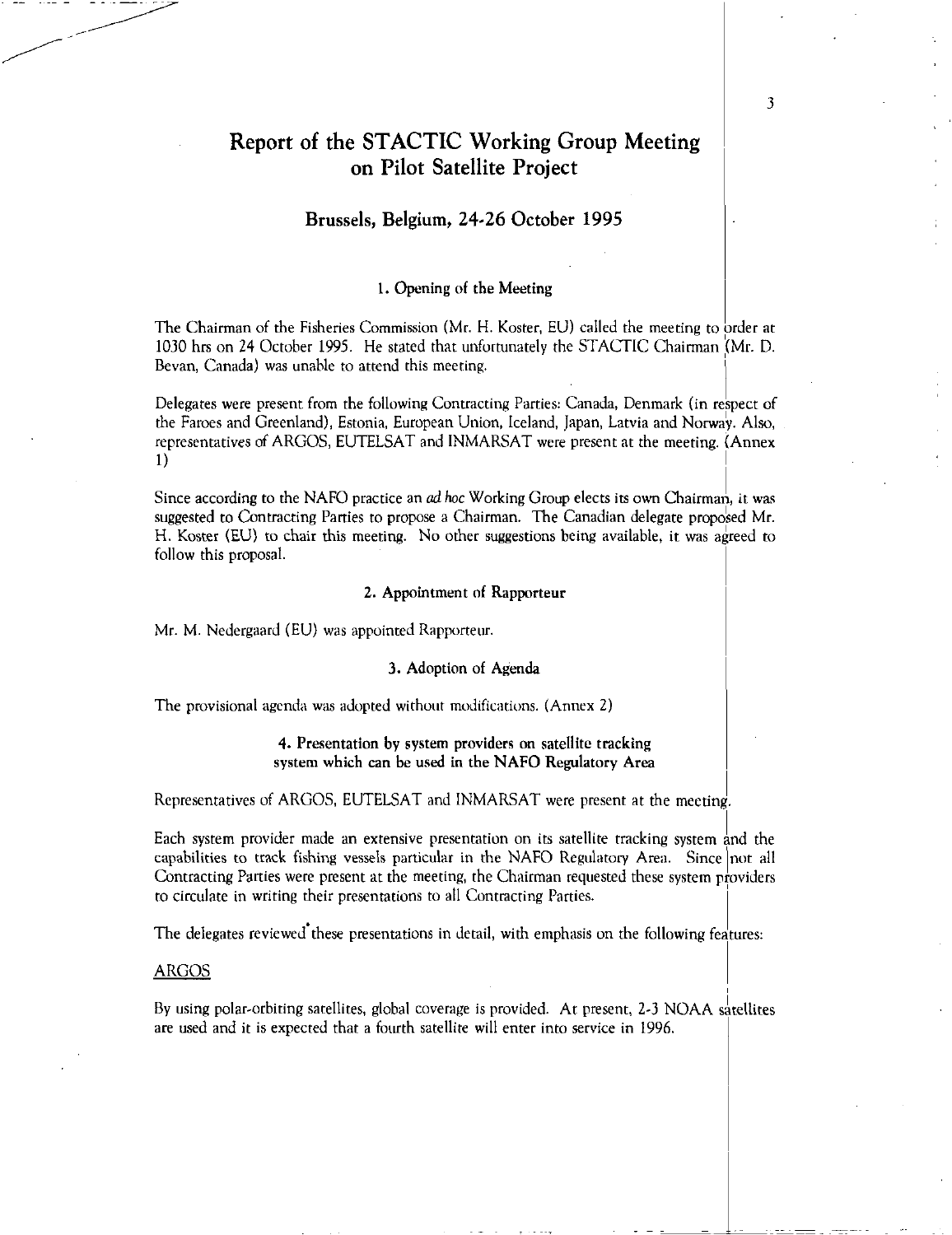The number of position reports increases with the latitude. At 50° typically 20 reports are obtained. In the NAFO area- normally 20-24 fixes/day. If the UPS module in the ARGOS fails, the land station will still be able to determine the vessel position.

# **EUTELSAT**

4

Does not provide global coverage - only regional. However, the coverage will be expanded by moving the stationary satellites (East/West). Provides real time communication and guarantee of privacy. Positions are determined by the land station.

# INMARSAT-C

Provides in best cases coverage from approx. 80°N to 80°S. The Inmarsat-C system will develop into smaller units and offer higher data-transmission speed. If the integrated GPS system fails in the Satcom-C terminal no position will be reported, unless an external GPS navigator is connected. Hardware prices and communication costs may also decrease.

The Chairman thanked the service providers for attending the meeting and their constructive and open contribution to the discussions on this point of the agenda.

# 5. Cost estimation

The system providers presented the following price estimates:

# **INMARSAT**

|    | On board equipment (single unit)<br>More than 100 units<br>(excl. message terminal) | 5000 US \$<br>3000 US \$ |
|----|-------------------------------------------------------------------------------------|--------------------------|
| 2. | Transmissions<br>Data-report "single" (position only)                               | 0.05 US \$               |
|    | Data-report (incl. course and speed)                                                | 0.07-0.09 US \$          |
| 3. | LES-station data report fee<br>(depends on location)                                | $0.04 - 0.06$ US \$      |
|    | Subject to competition between the LES in the areas.                                |                          |
|    | Base station                                                                        |                          |

PC + software 20,000 US \$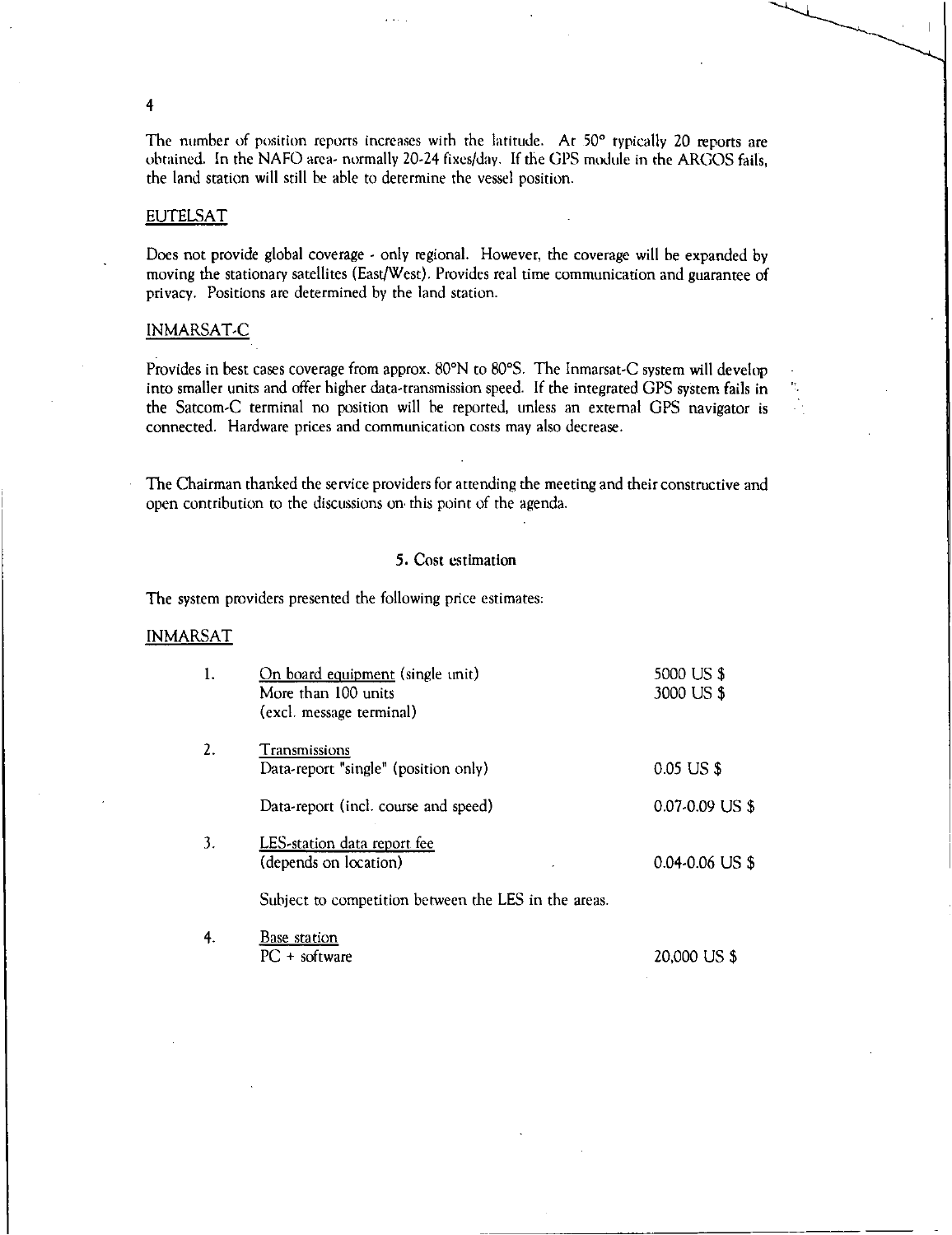In addition national telecommunication authorities will add their own service charge, which can be quite considerable. This can, however, often be negotiated (National RTT and Fisheries Enforcement Service).

- Vessel "polling" will add 5 to 7 cents to the message price (typical 15.20%) Group polling 2.00 \$
- Data message which include catch data, if within the size of 1KB cost approx. 0.90-1.10 \$
- Fleet net messages (2.256 vessels) 2.00-2.65 \$

2/3 of the service providers do not charge subscription fee.

#### **EUTELSAT**

As a primary service provider for the purpose of the NAFO pilot project:

1. Ship borne equipment 5000-6000 ECU One unit/part (incl. installation) 2. Land based station (PC + software + adaptation) 10,000 ECU  $3.$  $\ddot{\phantom{1}}$ Service No land lines (public telephone lines) a pure Euteltrac communication via Eutelsat satellites. Fixed terminal 5,000 ECU Communication - Position-reports 3,000 ECU/mobile terminal/4 months One position/hour (typically 15-20 msg/day) as standard, which can be increased to "fast" position report. For a "European" vessel/Contracting Party the communication configuration will be with two networks. (N-America and Europe). For a Canadian vessel only one network is needed. 4. Training (2 days) base station • 5000 ECU 200 ECU Training for shipbome equipment (1 ECU approx. 1.32 US \$ (Oct 1995))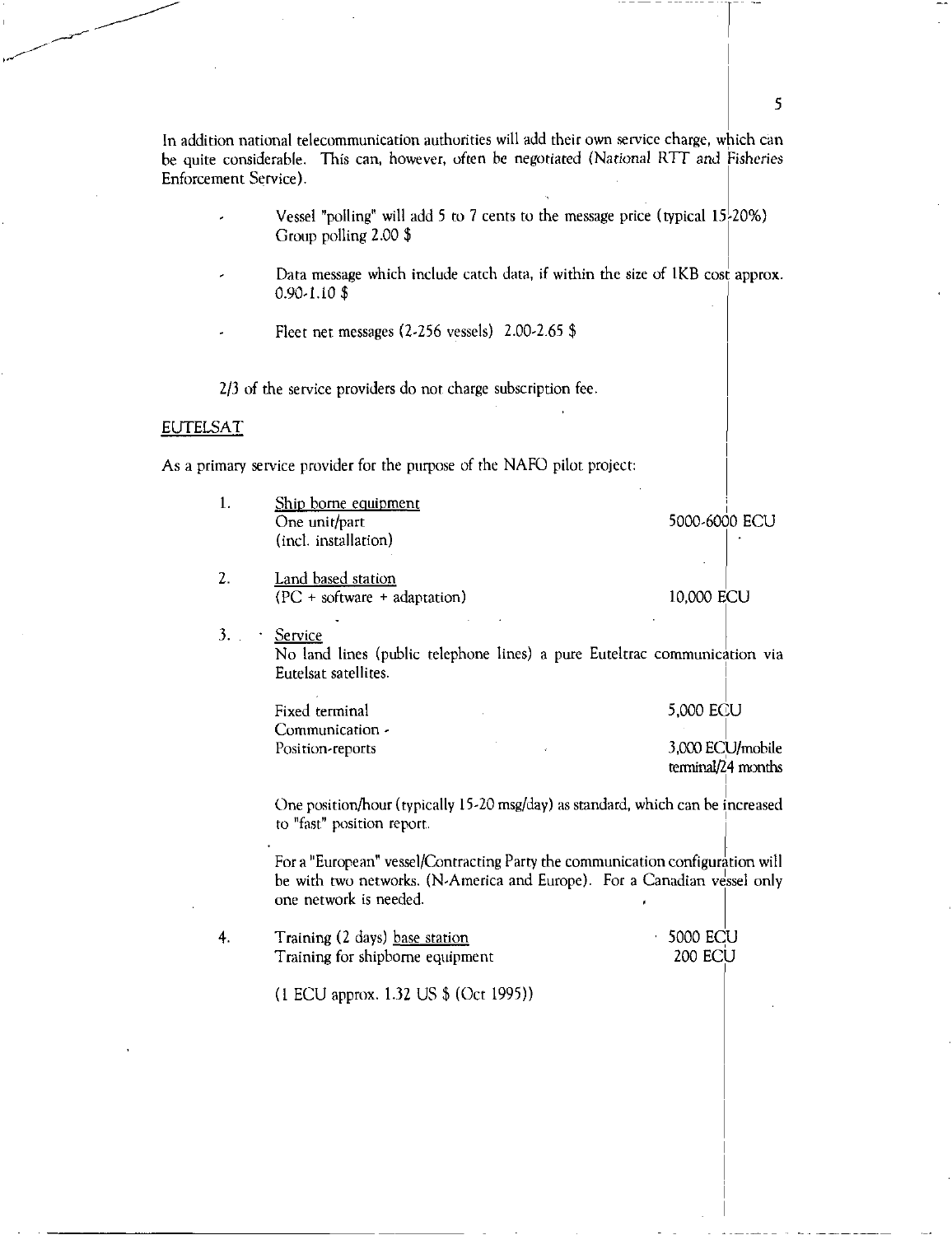| 1. | On board equipment<br>Beacon (transmitter) and a "Psion"-terminal | 2000-2500 US \$                 |
|----|-------------------------------------------------------------------|---------------------------------|
|    | Software<br>"Elsa"-software and certain maps                      | 4000 US \$                      |
| 3. | Service charges for the NAFO Pilot Project<br>Lump sum            | $2500$ $\frac{1}{2}$ /year/boat |

6

ARGOS

13.14 fixes/day incl. catch data position, course speed activity catch data using a standard design.

No local charges automatic communication by X.25 to the flag state and NAFO Secretariat.

# 6. Reports by delegates of Contracting Parties on national programmes on satellite tracking

All delegations at the meeting reported on their experience with fishing vessel tracking systems. The reports of Norway, Iceland, Japan, Canada and the EU are attached (Annexes 3 to 7 respectively).

Although Greenland, Estonia and Latvia had experience with satellite position and communication systems, they had no experience with an automatic tracking system. These Contracting Parties considered the NAFO pilot project as a useful means with a view to obtain experience in this field.

The Chairman summarized on the reports that whilst in the framework of the NAFO pilot project some Contracting Parties hoped to obtain some experience with satellite tracking of fishing vessels for enforcement purposes, others used already satellite tracking or carried out extensive testing. Therefore, he hesitated to draw conclusions which could preclude at this stage Contracting Parties from testing to the full extent any system considered appropriate.

7. Consideration of criteria which can be used by different systems

The meeting discussed to some extent criteria which should be met by satellite tracking systems. In the pilot phase it was, however, not considered opportune to fix specific criteria. None of the systems should be excluded beforehand, since it is likely that their performance will advance if tested in the NAFO Regulatory Area. It was identified that Contracting Parties may endeavour to test satellite tracking systems allowing an accuracy of the position of fishing vessels by 500 meters with 99% certainty and allowing 24 position reports on 24 hours.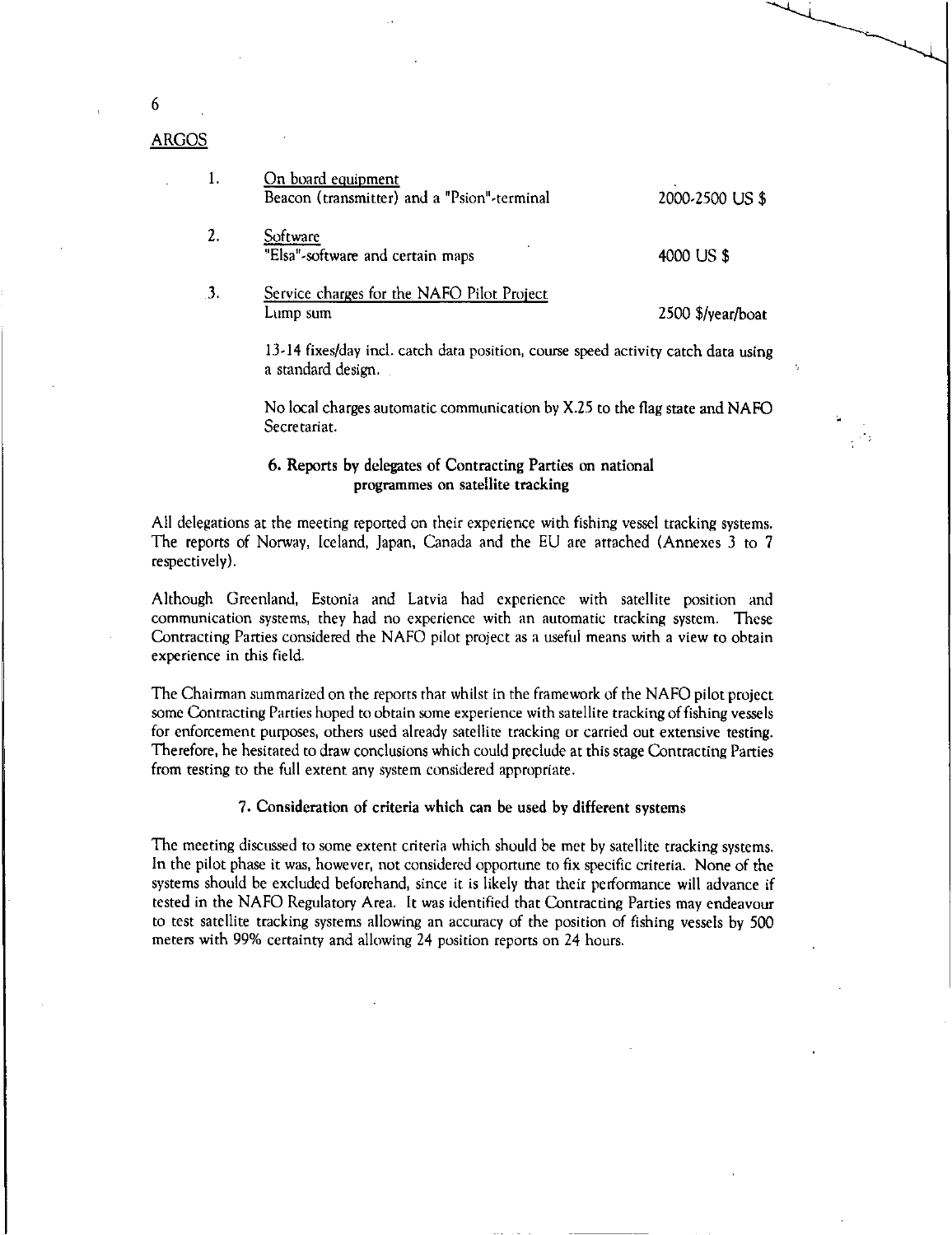# **8. Compatibility between different systems when used within the NAFO Scheme of Joint International Inspection and Surveillance (hardware-software)**

Although the systems as such are not compatible, the information obtained by the different satellite systems can be made compatible. The system providers are able to provide the information in a form modulated to the customer. In most cases each system provider will supply its own software. As a provisional solution software has been developed which can process simultaneously information from ARGOS, EUTELSAT and INMARSAT.

The representative of INMARSAT stated that the compatibility question can be resolved when fishing nations *agree* on a common format in which the information should be supplied. He considered that such question should be resolved in the FAO rather than in the NAFO.

The representatives of Denmark (on behalf of Greenland) and Norway noted that in NEAFC standardization work is underway. The EU mentioned similar attempts in other parts of the world (USA, Australia).

The representatives of the Contracting Parties present at the meeting considered the format for exchange of satellite tracking information as well as the exchange protocol as issues to be reflected on during the pilot phase. Some standardization such as the use of UTC (Universal time count) and WGS 84 (World Grid System, raster longitude latitude) was *considered a possibility* for being able to use exchanged information. All Contracting Parties would examine in the framework of the procedures and rules applicable within Contracting Parties which standards could be usefully applied.

It was agreed that when transmitting information obtained by satellite tracking, Contracting Parties will identify the standard used.

As an example of an exchange format, a model developed within the EU by Denmark, including an extension developed by Spain, was circulated in the meeting (Annex 8).

As regards the NAFO Secretariat, the Chairman concluded that no provision was made by NAFO for investment in soft and hardware. With the experience obtained in the framework of the NAFO pilot project consideration should be given to this question. In conformity with the decision taken by the Fisheries Commission, each Contracting Party shall provide the NAFO Secretariat with information in the form as pointed out in the NAFO Conservation and Enforcement rules and as it can be received (fax, telex, etc.).

# 9. **Consideration of the most acceptable system or systems to be used in the NAFO Regulatory Area**

It was obvious from the presentation by the above system providers that several systems seem available. It was not considered opportune during the pilot phase to close the door for any system.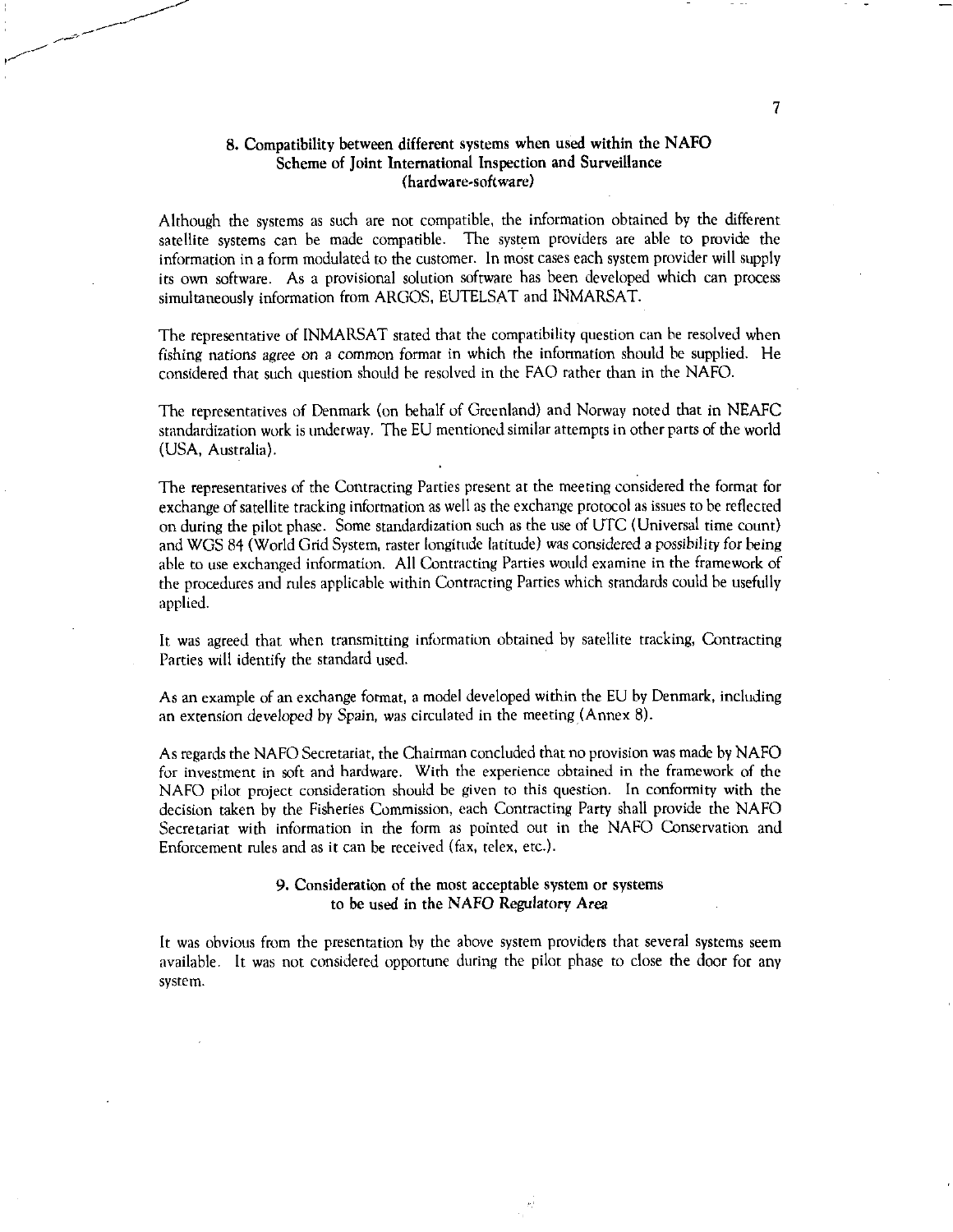# 10. Recommendations/Report to the Fisheries Commission

A first draft of the report has been discussed in the meeting. The Chairman suggested that a provisional report of the meeting would be transmitted to the participants by Dr. Chepel with a request for observations. Dr. Chepel would finalize the report in the light of these observations.

The following recommendations to the Fisheries Commission were agreed:

- As regards standardization of information and protocols for exchanging information
- it is suggested that the results of the work underway in NEAFC on this issue be circulated by the NAFO Secretariat to all NAFO Contracting Parties.
- the Fisheries Commission will reflect on the liaison between NAFO and NEAFC regarding further standardization work.
- In accordance with the NAFO Pilot Project for Observers and Satellite Tracking
- Contracting Parties be encouraged to test to the full extent several systems of satellite tracking
- Contracting Parties be encouraged to make the results of their testing available to other Contracting Parties
- Consideration he given to question of the installation of the necessary communication and data processing equipment in the NAFO Secretariat comparable with the equipment used by Contracting Parties.

# 11.Other business

No points were raised under this agenda item.

#### 12.Adjournment

The Chairman thanked the participants for attending the meeting and their contributions. The meeting was adjourned at 1200 hrs on 27 October 1995.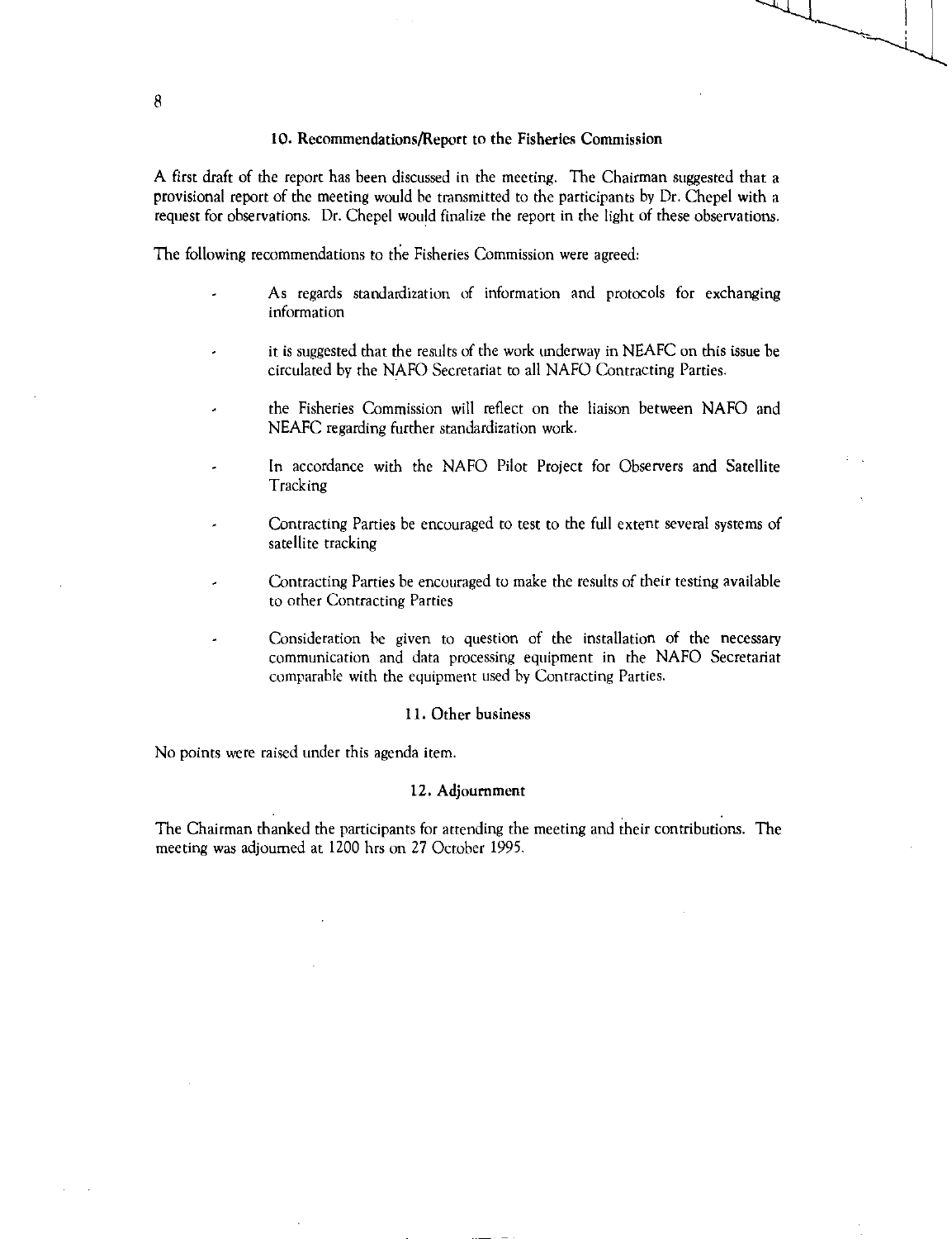# Annex 1. List of Participants

# CANADA

K. Penny, Dept. of Fisheries and Oceans, 200 Kent Street, Ottawa, Ontario K1A 0E6

M. Knight, Dept. of Fisheries and Oceans, P. 0. Box 5667, St. John's, Newfoundland A1C 5X1 E. Mundell, Mission of Canada to the European Communities, Avenue de Tervuren, 2, B-1040 Brussels, Belgium

#### DENMARK (in respect of Faroes and Greenland)

S. Lage, Greenland Home Rule, Fiskeridirektoratet, Box 269, DK-3900 Nuuk, Greenland

# ESTONIA

L. Vaarja, General Director, National Estonian Board of Fisheries, Lai Street 39/41, EE 0100 Tallinn

T. Roose, National Estonian Board of Fisheries, Lai Street 39/41, EE-0100 Tallinn

# EUROPEAN UNION (EU)

- H. Koster, Commission of the European Union, Directorate General for Fisheries, Rue Joseph II, 99, 6/57, B-1049 Brussels
- F. Wieland, Commmission of the European Union, Rue de la Loi 200, B-1040 Brussels
- P. Curran, Commission of the European Union, Directorate General for Fisheries, C-3, Rue Joseph II, 99, 7/07, B-1049 Brussels
- J. P. Verborgh, Commission of the European Union, Directorate General for Fisheries, Rue Joseph 11, 99, 6/78, Westraat 200, B-1049 Brusels, Belgium
- M. T. Nedergaard, Commission of the European Union, Directorate General for Fisheries, C-3, Rue Joseph II, 99, B-1049 Brussels, Belgium
- A. M. Lemahieu, Commission of the European Union, Rue Joseph II, 99, 6/84, B-1049 Brussels, Belgium
- M. Speltens, Commission of the European Union, Directorate General for Fisheries, Rue Joseph 99, 6/78, Westraat 200, B-1049 Brussels, Belgium

I. Minguez, Permanent Representation of Spain, 52 Boulevard du Regent, 1000 Brussels, Belgium

J. Navarro, Secretaria General de Pesca Maritima, Corazon de Maria, 8, 28002 Madrid, Spain

- U. Link, Bundesanstalt fur Landwirtschaft and Emahrung, Refrat 522, Palmaille 9, 22767 Hamburg, Germany
- J. F. Gilon, Direction de Peche Maritimes, 3 Place de Fontenoy, 75007, Paris, France

#### ICELAND

H. Aspelund, First Secretary, Icelandic Mission to the EU, Embassy of Iceland, 74 Rue de Treves, B-1040 Brussels, Belgium

G. Geirsson, Icelandic Coast Guard, P. 0. Box 7120, 127 Reykjavik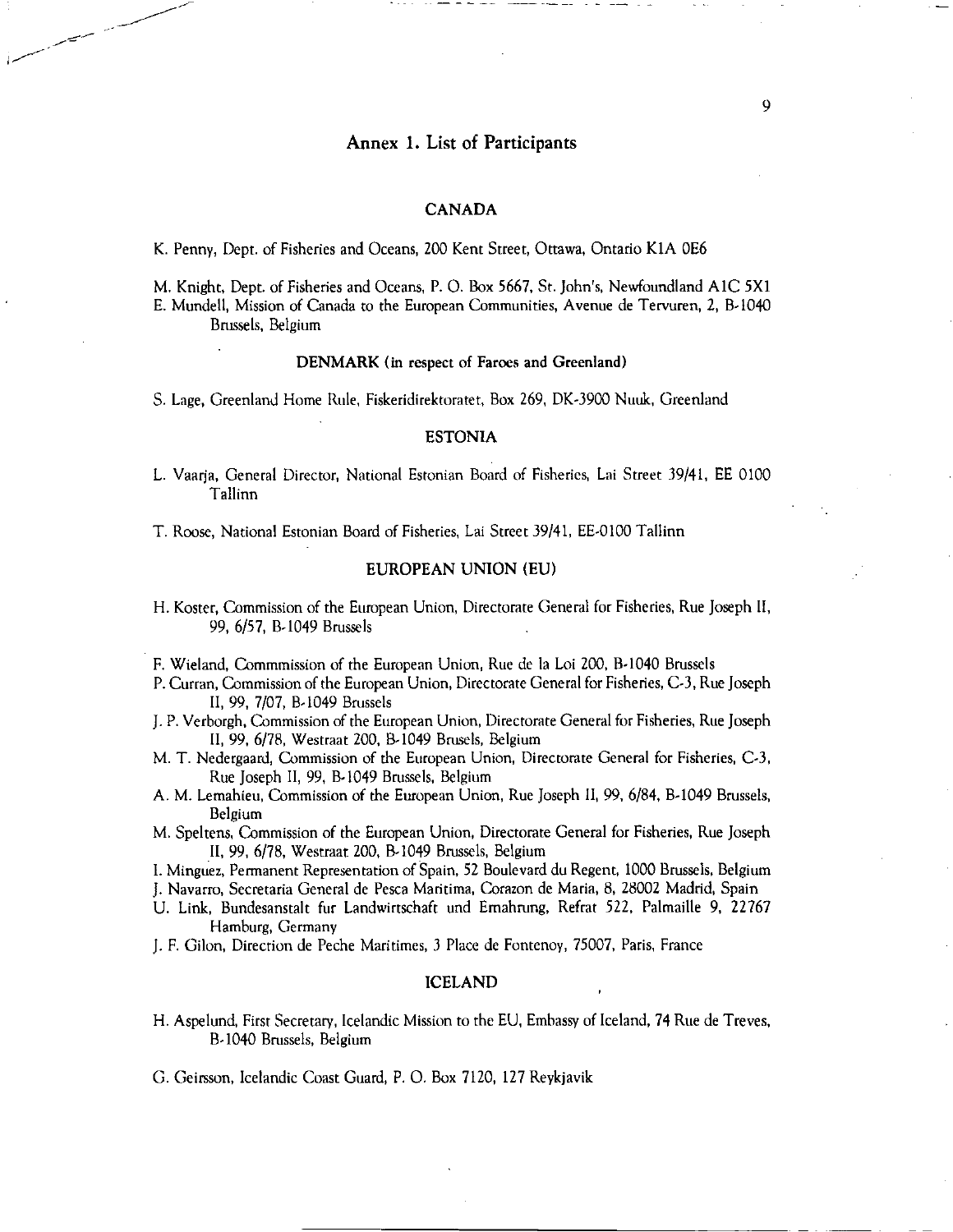# JAPAN

M. Mino, Fisheries Agency of Japan, Kasumigaseki 1-2-1, Chiyoda-ku, Tokyo

A. Karasawa, Mission of Japan to the EU, Ave. des Arts 58, B-1040 Brussels, Belgium

# LATVIA

J. Zlidnis, Chief Commmunications Engineer, Maritime Administration of Latvia, 5 Trijadibas, Riga, LV-1048

# NORWAY

0. A. Davidsen, Directorate of Fisheries, P. 0. Box 185, 5002, Bergen

# OBSERVERS

# CLS ARGOS

J. P. Cauzac, CLS Argos, 18 Avenue Edouard-Belin, 31055 Toulouse Cedex, France A. Monsaingeon, CLS Argos, 18 Avenue Edouard-Belin, 31055 Toulouse Cedex, France

# EUTELSAT

G. deBalbine, 1DL Tech, 18590 Ventura #201, Tarzana, CA 91356 USA

L. Paul, Eutelsat, Tour Maine-Montparnasse-33, Ave du Maine, BP 19, 75755 Paris Cedex 15, France

# INMARSAT

R. Gallagher, Inmarsat, 99 City Road, London, ECIY 1AX United Kingdom

# SECRETARIAT

G. Moulton, Statistical Officer B. Cruikshank, Senior Secretary

 $\overline{1}$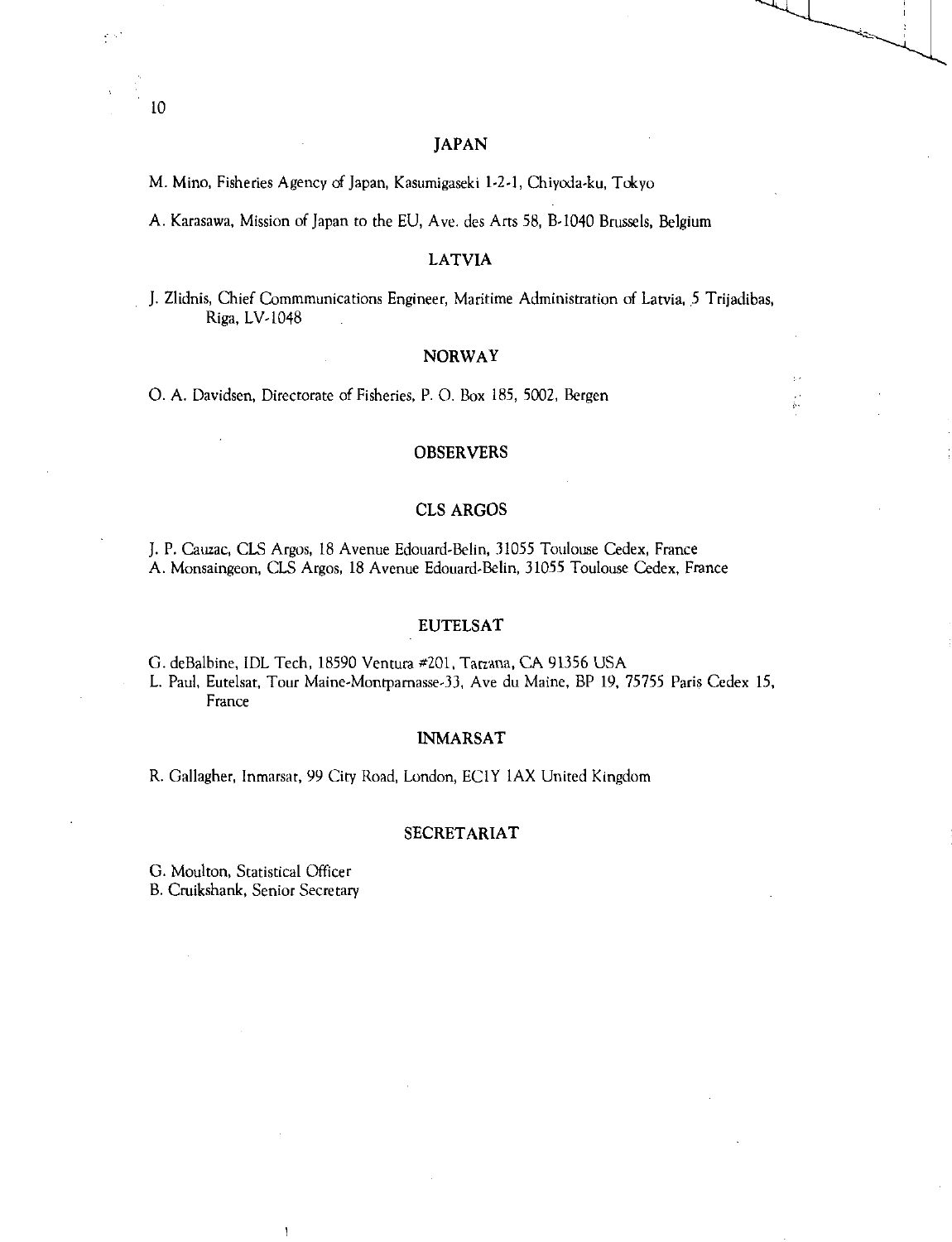# Agenda 2. Agenda

- 1. Opening of the Meeting by the Chairman, Mr. H. Koster (EU)
- 2. Appointment of Rapporteur
- 3. Adoption of Agenda
- 4. Presentation by system providers on satellite tracking systems which can be used in the NAFO Regulatory *Area*
- 5. Estimates of costs of the system for Contracting Parties
- 6. Reports by delegates of Contracting Parties on national programmes on satellite tracking
- 7. Consideration *of criteria* which can be used by different systems
- 8. Compatibility between different systems when used within the NAFO Scheme of Joint International Inspection and Surveillance (hardware-software)
- 9. Consideration of the most acceptable system or systems to be used in the NAFO Regulatory Area
- 10. Recommendations/Report to the Fisheries Commission
- 11. Other business
- 12. Adjournment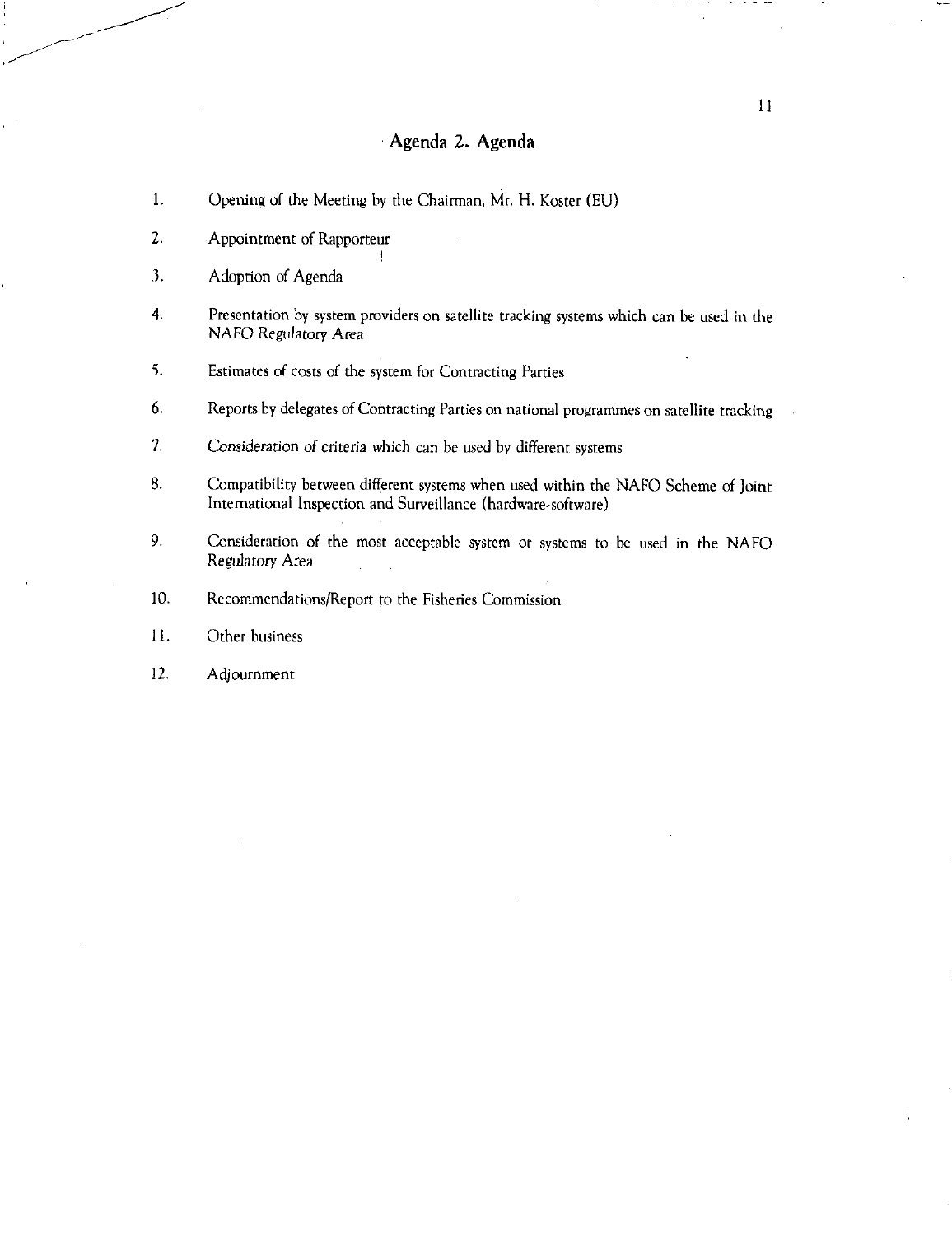# Annex 3. Report by the Delegate of Norway

# Norwegian National Satellite Tracking Activities

Norway has not yet adopted satellite tracking as part of any national fishing regulation. Norwegian fisheries authorities have, however, carried out a number of tests to learn about the possible use of the various satellite systems for tracking and data reporting purposes.

The first of these trials was to some extent triggered by the use of satellite tracking in the North Pacific fishing regulations from 1990 onwards.

From April until July 1991 the Norwegian Directorate of Fisheries therefore sought permission from the Institute of Marine Research to keep ARGOS Mar-90 transmitters on board three of their research vessels, in order to ascertain possible achievements by the use of this system in our latitudes. During the trial period the vessels carried out their ordinary surveys.

The ARGOS system showed capabilities of tracking vessels at sea, even in difficult fjord surroundings. An average of 15 locations a day was obtained, with a maximum of 25 at high latitudes. This was based on a two-satellite operation, which was the ARGOS standard at the time.

In 1993 the ARGOS Mar-90 system was therefore also selected as the platform for carrying out tests trying to establish whether tracking by satellite could give indications as to the actual fishing activity of a vessel. A total of 6 transmitters were installed on board three types of fishing vessels: 2 trawlers, 2 purse-seiners and 2 long-liners. This was done in close cooperation with the fishermen. At the end of the trial, the satellite trackings were compared with the logbooks from the respective vessels. Overall, a rather good correlation was found between fishing behaviour as indicated by the trackings, compared to actual fishing activity. A report in Norwegian has been written to summarize these results.

In the autumn of 1993 the Directorate of Fisheries carried out further tests both with ARGOS and INMARSAT-C equipment on a total of 5 vessels, to check the feasibility of using small bitmapped messages, 256 bits long, to transmit by satellite reports on catch and fishing activity as required by the Norwegian Quota Control System. These tests were as such successful, although they did identify a number of potential problems. A special PC grogram - MONRAP - which has later been improved, was developed for the tests.

From 1990 onwards Norwegian research has been applied to develop INMARSAT-C as a suitable platform for maritime communication in northern waters. A main consideration has been its use on board fishing vessels. With conventional antenna systems, good mobile coverage with geostationary satellite systems can generally not be guaranteed unless the satellite is visible at least 5° above the horizon. Unfortunately, this is still well south of the Svalbard Islands.

During the first part of the domestic INMARSAT-C trials in 1990.91, a two-antenna system was developed which could even give an amount of coverage with the satellite slightly (0.6°) below the horizon. Three fishing vessels and two research vessels participated in these trials. The twoantenna system is now commercially available. With such a system communication is possible to some extent even at about 81°N.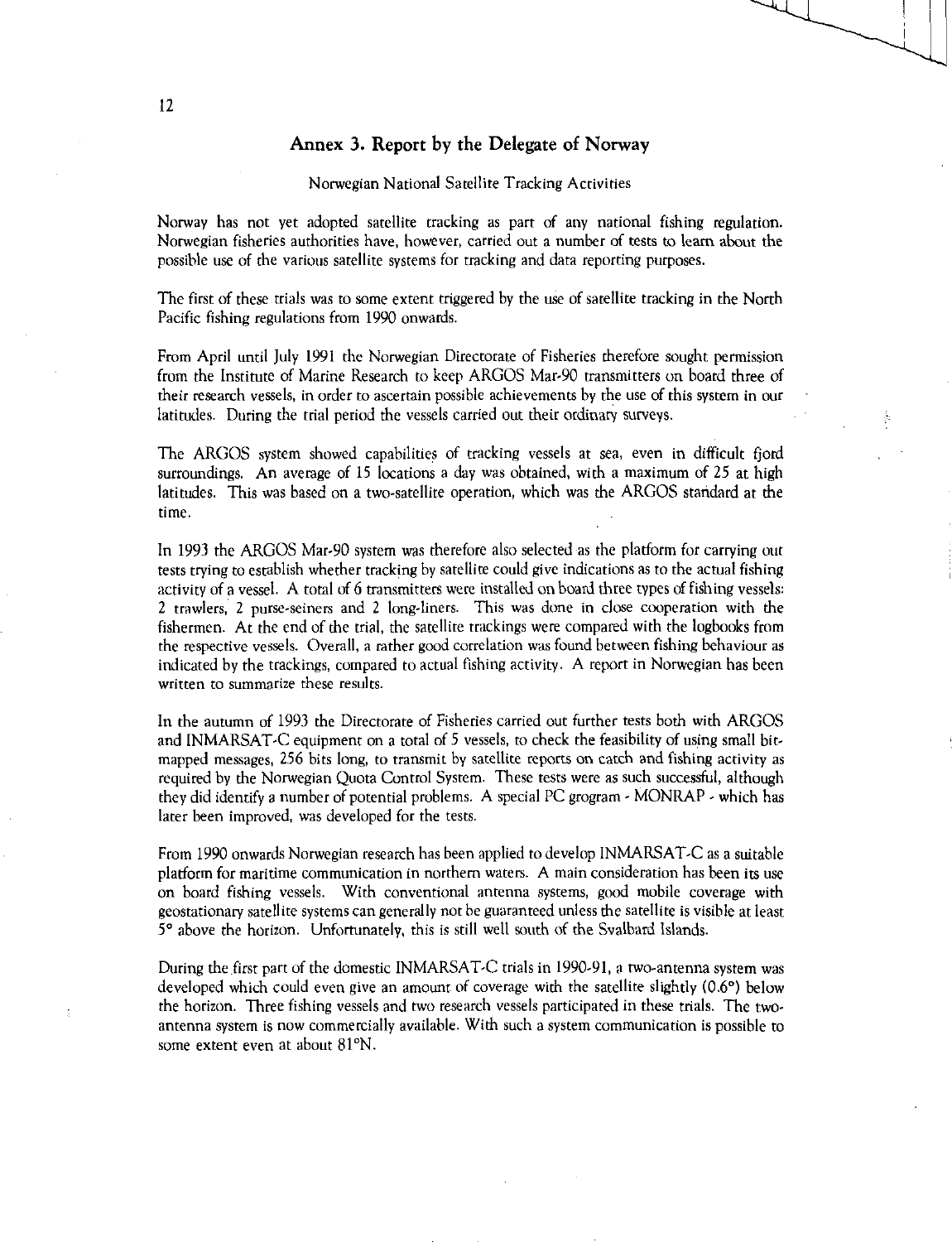During 1992-93 the INMARSAT-C trials were extended, and equipment installed on board a total of 13 Coast Guard vessels, 4 research vessels and 10 conventional fishing vessels.

In 1993, in cooperation with the Coast Guard, the Directorate of Fisheries developed a transaction driven system - MONUT - whereby the Coast Guard vessels can access the Norwegian Quota Control System from sea by means of INMARSAT-C; to obtain data on overall fishing activity, or data related to specific fishing vessels. The Coast Guard can also upload their own inspection data into the central data base by satellite. This system is now utilized by all the 13 Coast Guard *vessels.* 

From January 1994 the Directorate of Fisheries carried out tests of the EUTELTRACS system on board the research vessel "Johan Hjort". An English language report on the first three months of this test has been written. The report shows that within the area of coverage, the positioning accuracy of the EUTELTRACS system in the Barents Sea area was quite good. The trial was later extended to provide data from the vessel for an additional 12 months.

The "Johan Hjort" trials, among others, show that careful attention to details such as the placing of the antenna is important, if one shall achieve uninterrupted tracking of platforms by means of geostationary satellite systems in their areas of marginal coverage.

At the same time, the "Johan Hjort" also carried an ARGOS Mar-90 transmitter. A report has been written which indicates a certain loss of accuracy for the traditional ARGOS positioning algorithm when the platform is moving at cruising speeds. Be aware that the new ARGOS-GI platform with GPS positioning is now being offered as the standard ARGOS system.

Of current Norwegian activities concerning satellite tracking, a trial of polled tracking of INMARSAT-C platforms using the 4 Norwegian marine research vessels is worth mentioning. Since mid-95 these vessels have been tracked automatically, based on 15-minute interval polling. The results so far have been very satisfactory. This system - MONPOL - can also handle data from e.g. ARGOS and EUTELTRACS, although this will then be scheduled, and not polled, positioning.

The - MONPOL - data programs show how the Norwegian Directorate of Fisheries may organize their activities in connection with the NAFO Satellite Tracking Pilot Project.

At present the Norwegian Ministry of Fisheries is studying plans for an eventual large scale national pilot test, using satellite technology on board fishing vessels. Tracking is one of the elements of such a test. As the recommendations from this study are not scheduled until mid-November, however, a possible decision to proceed with larger scale national trials is still some time off.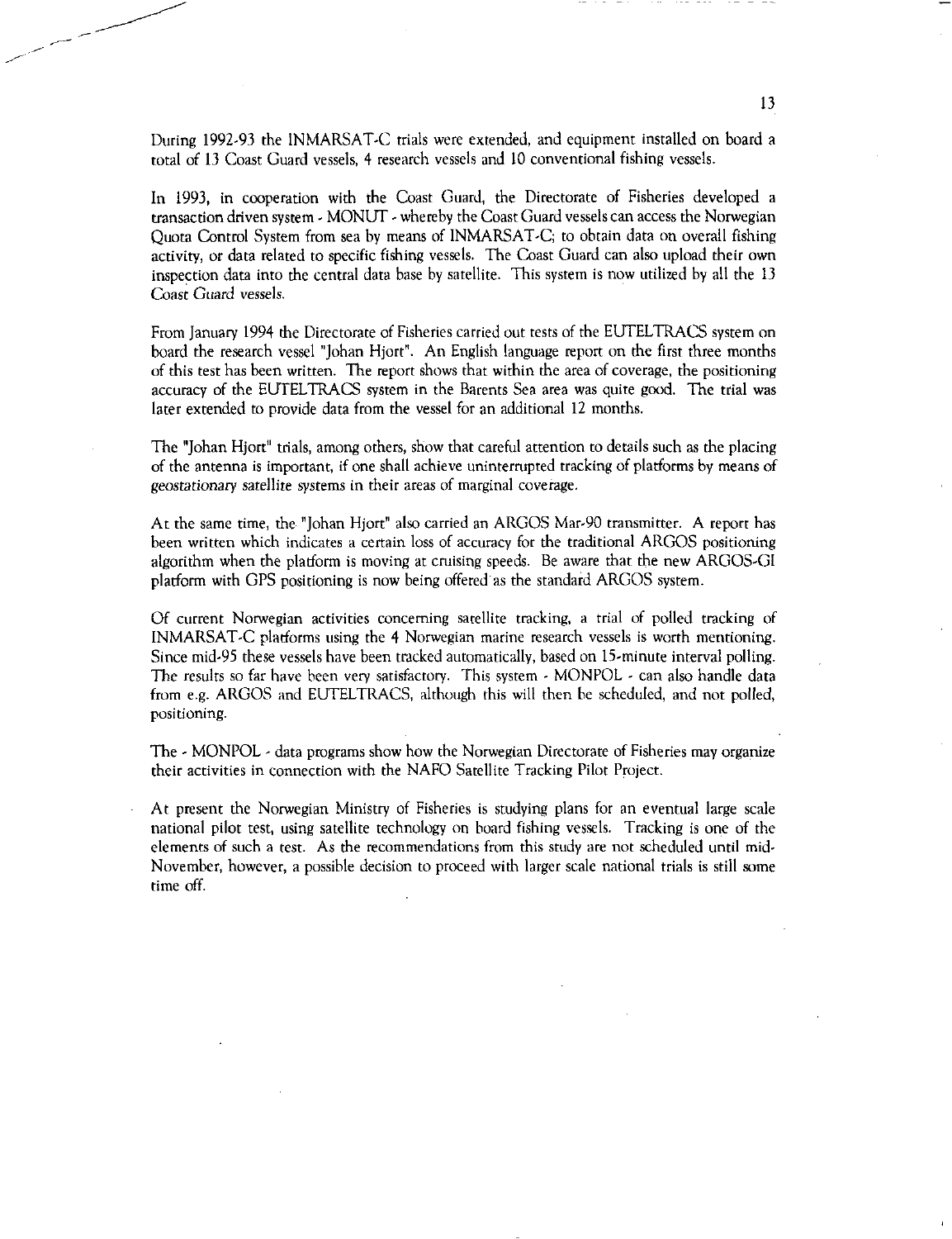# Annex 4. Report by the Delegate of Iceland

Chairman, Ladies and Gentlemen.

My name is Gylfi Geirsson and I am a Lieutenant Commander in the Icelandic Coast Guard. I would like to take this opportunity to give you a brief overview of the situation in Iceland concerning remote tracking of fishing vessels.

Iceland has had a duty position reporting system in force for the fishing vessels for nearly 30 years. This is a manual system, intended solely for safety purposes. For the last few years there have been plans and preparations for an automated system, working either via VHF repeaters or via satellites, or a combination of both, but still solely for safety purposes.

The Icelandic Coast Guard has though been running a position reporting system for many years, intended for fishery control for foreign vessels which have been licensed to fish in Icelandic waters. That is to say boats from Faroes, Norway and Belgium.

In June this year a committee on behalf of the Ministry for Fisheries started investigating the possibility of a remote tracking of the fishing vessels activity. This is formed on the ground of a new fishing law, which gives the smallest fishing boats the possibility to choose between fixed days allowed for fishing and with coda restrictions on cod, or choose the days themselves and then without coda restrictions on cod but considerably less days for fishing. In the latter case the boats will be subject to remote monitoring of their movements. The system would then automatically count their days at sea. This system will according to the new fishery law be ready no later than 1 February 1996.

Since it was not thought to be realistic that a fully automated system would he ready before that date, an alternate manual but nevertheless a computerized system will be used in the meantime.

Early in the process it was decided that the system used must be fully compatible with the future automatic position reporting system. The committee has studied several systems and different means of communication, including VHF, Inmarsat C, ARGOS and Euteltrack. A pilot project will start with some or all those equipment on board 30.40 vessels in the next few months.

Since it was obvious, even for the smallest boats that the line of sight VHF coverage is not sufficient, and there could exist shadow areas in the Inmarsat C system inside fjords because of the low horizon of the satellites in our latitude, a study of the satellite coverage was undertaken.

The Icelandic Coast Guard on behalf of the Ministry for Fisheries, launched a survey program, where all fjords in Iceland where a possible shadow could exist were surveyed. The survey was done with a small rubber dinghy, equipped with two Standard C satcoms, two computers and a GPS receiver. The satcom antennas were only about 2 meters above sea level. One satcom was logged into Atlantic Area East, and the other to Atlantic Area West.

A special software was made to constantly log the information from the satcoms and to display the signal strength to the operator in the boat, showing a figure from Zero to Five. For the ease of the operation the figures were made to completely fill the screen and turned to red if the signal was below 2. Additionally an indication of the ocean area East or West was displayed.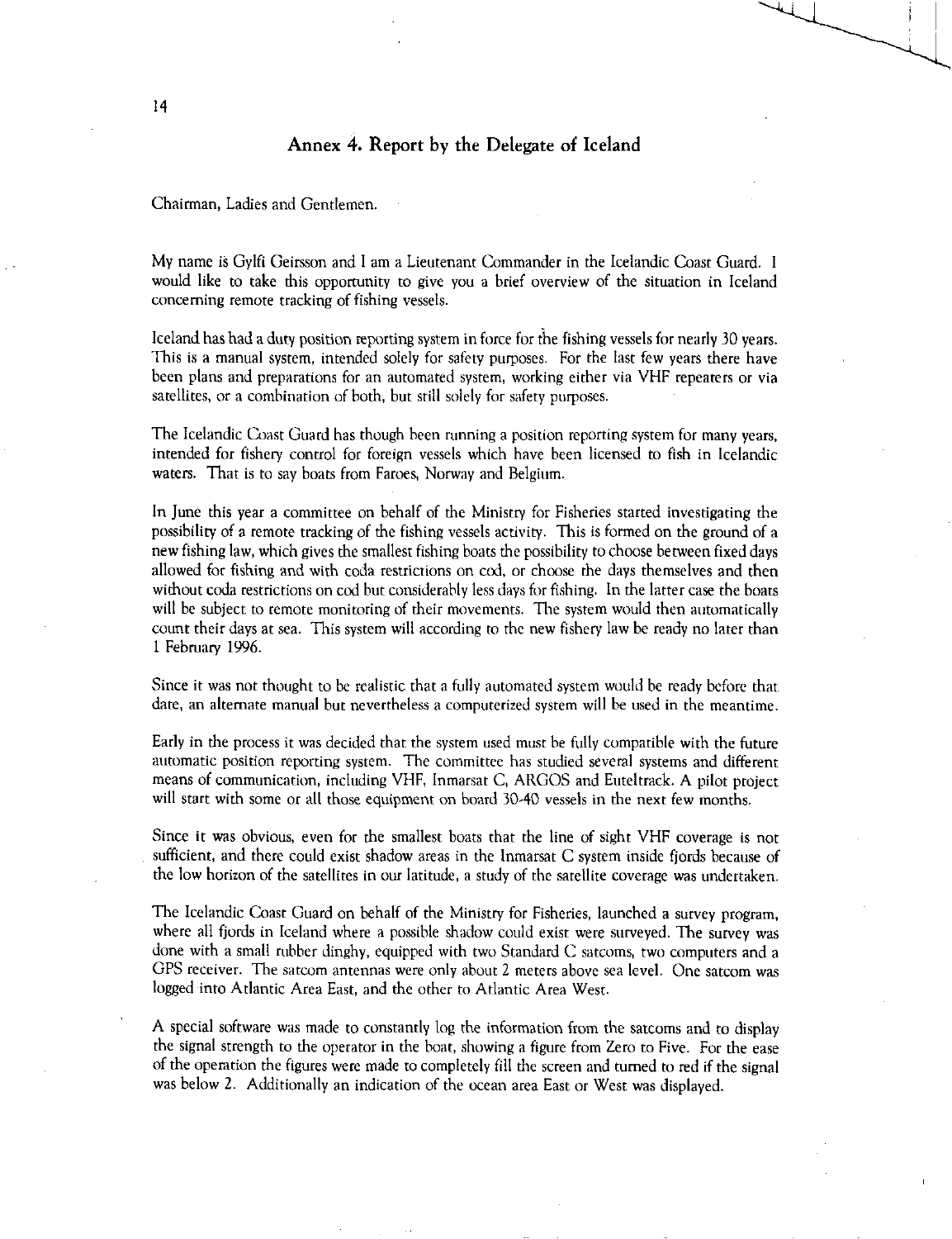The survey was in brief conducted in such a way that the rubber dinghy sailed the south side of the fjords, as close to the coast as possible, following the shoreline until both satcoms showed signal strength Zero. Then a 90° turn was made from the shoreline, sailing slowly until either one showed full signal again. Then the shoreline was approached again with an angle of 45°.

The result is very promising and as you can see on the slides the shadow areas are very limited, and in many cases where there was no signal from one satellite, there was full signal from the other.

To compare this with the result from our Coast Guard vessels which are also equipped with Standard C and have the satcom antennas installed about 18 meters above sea level, we have simply not found a black area around Iceland, even in the narrowest fjords with the highest mountains and sailing as close to the coast as possible.

The Icelandic Coast Guard has some experience in automatic position reporting, since all Coast Guard vessels and our F-27 patrol aircraft have been using the Inmarsat Standard C for that purpose for some years.

The Coast Guard has great interest in remote tracking of the fishing fleet, since it can greatly improve the surveillance and make it more economic, especially the airborne surveillance.

Therefore a system working on either VHF or system such as ARGOS, where the transmission of position report and identification could be intercepted from an aircraft, is of interest. If this is intergraded with the radar information and displayed on a• plotter aboard the aircraft, the airborne surveillance could be conducted from much higher altitudes than today, giving considerable greater radar coverage. Given those circumstances the aircraft would only have to descend down to those radar echoes which are not remotely identified, for visual identification.

Of course this can also been done with use of other systems, where the *position reports are*  transmitted to the aircraft in flight and also be memorizing the radar signature from each vessel, or by giving a polling command rom the aircraft, but this will in my view never give the same degree of accuracy as when received directly from the fishing vessel.

The committee in Iceland on *remote* monitoring of *fishing vessels* has not finished its work and no decision has been taken about which system will be used to track the Icelandic fishing fleet.

We intend to observer closely all activity in this field, with that in view that the system to be used in Iceland, should be fully compatible with other such systems.

This concludes my briefing, thank-you.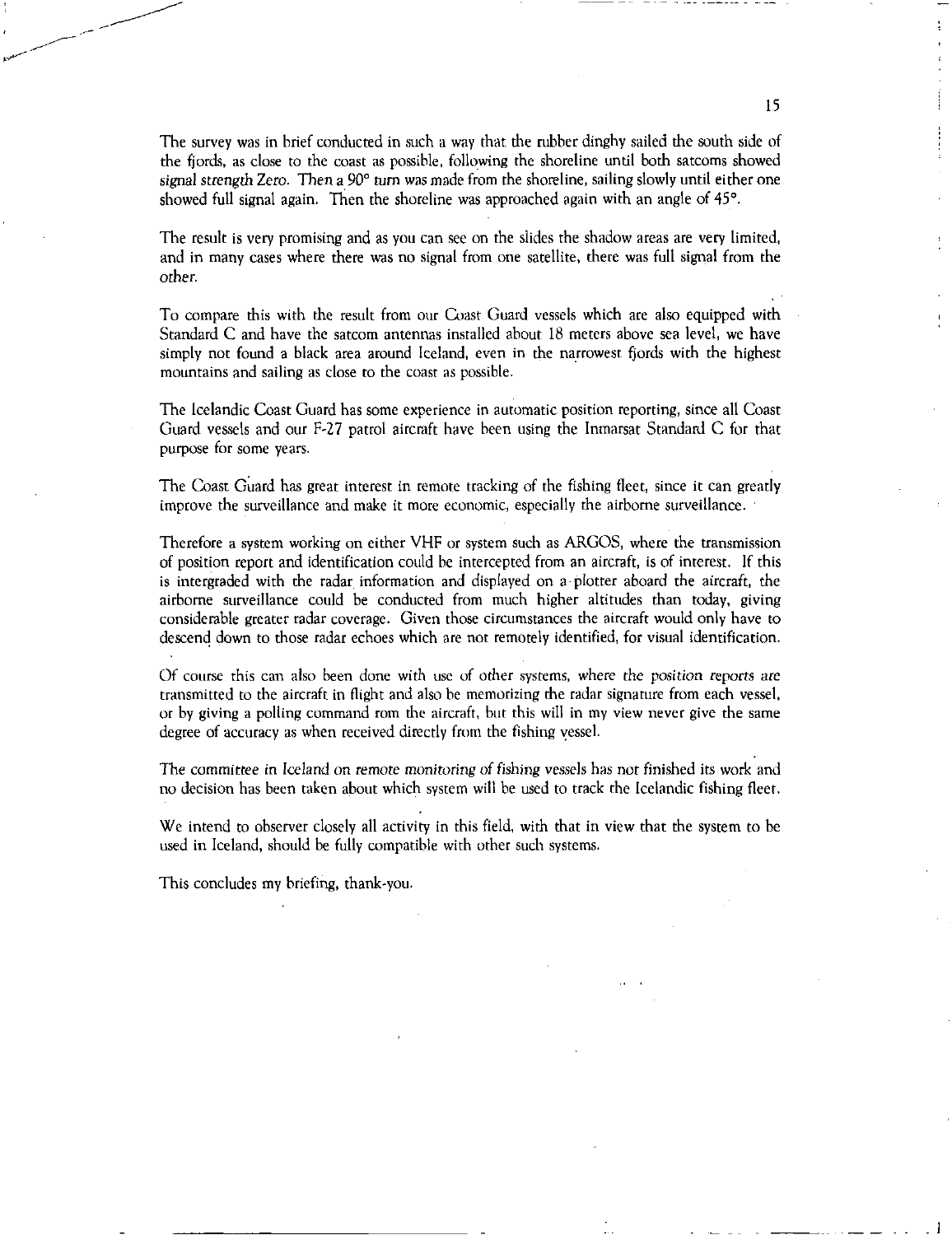# Annex 5. Report by the Delegate of Japan

## Summary Report on the Satellite Program in Japan

In resource management, it is essential to grasp accurately the information concerning operation such as operating position and catch amount of fishing vessels. It is desirable to obtain that information on a real-time basis to a maximum practicable extent.

Japan, as a responsible fishing nation, considers it crucial to obtain data such as operating position of fishing vessels and catch amount on a real-time basis, with a view to ensure transparency of fishing activities. Based on this recognition, Japan launched development of real-time position and catch reporting system using satellites.

# 1. Background

(1) In the 1980s, submission of records of NNSS (Nay. Navigation Satellite System) was required by the Government of Japan, in order to determine the operating position of trawling vessels operating in the Bering high Sea. But there were major issues surrounding this requirement, that is, the vessel position could not be grasped on a real-time basis.

(2) Later, through consultations with the United States and Canada, monitoring was launched to determine the vessel position on a real time basis by installing. the ARGOS vessel tracking system on 215 squid driftnet fishing vessels in the North Pacific in 1990.

Fishing vessels operating on the high seas of the Bering Sea were also obliged to carry the ARGOS system onboard.

(3) ARGOS system does not have any problem in obtaining information on vessel position, but it cannot transmit large amount of information on catch amount. We have studied what type of system is most appropriate for installation on fishing vessels from the viewpoint of implementing better resource management.

As a considerable some points, discussions were made on a method in which the communication function of INMARSAT A and ARGOS.

(4) Each system has its own features, and it is necessary to consider the following conditions in determining which system is to be adopted.

- that the equipment should not cause excessive financial burden on fisherman as regards the instalment cost and system usage fee
- that the confidentiality of the contents of the communications be preserved
- that there should be no risk of vessel position data to be falsified
- the size of equipment should fit the size of the fishing vessels
- $\overline{a}$ if possible, the equipment can be maneuvered within the certification of the fishing . vessels crew (radio operator) now on board
- the equipment can be used for other communication purposes as far as possible
- that it has durability against vibrations of the vessels and causes little or no troubles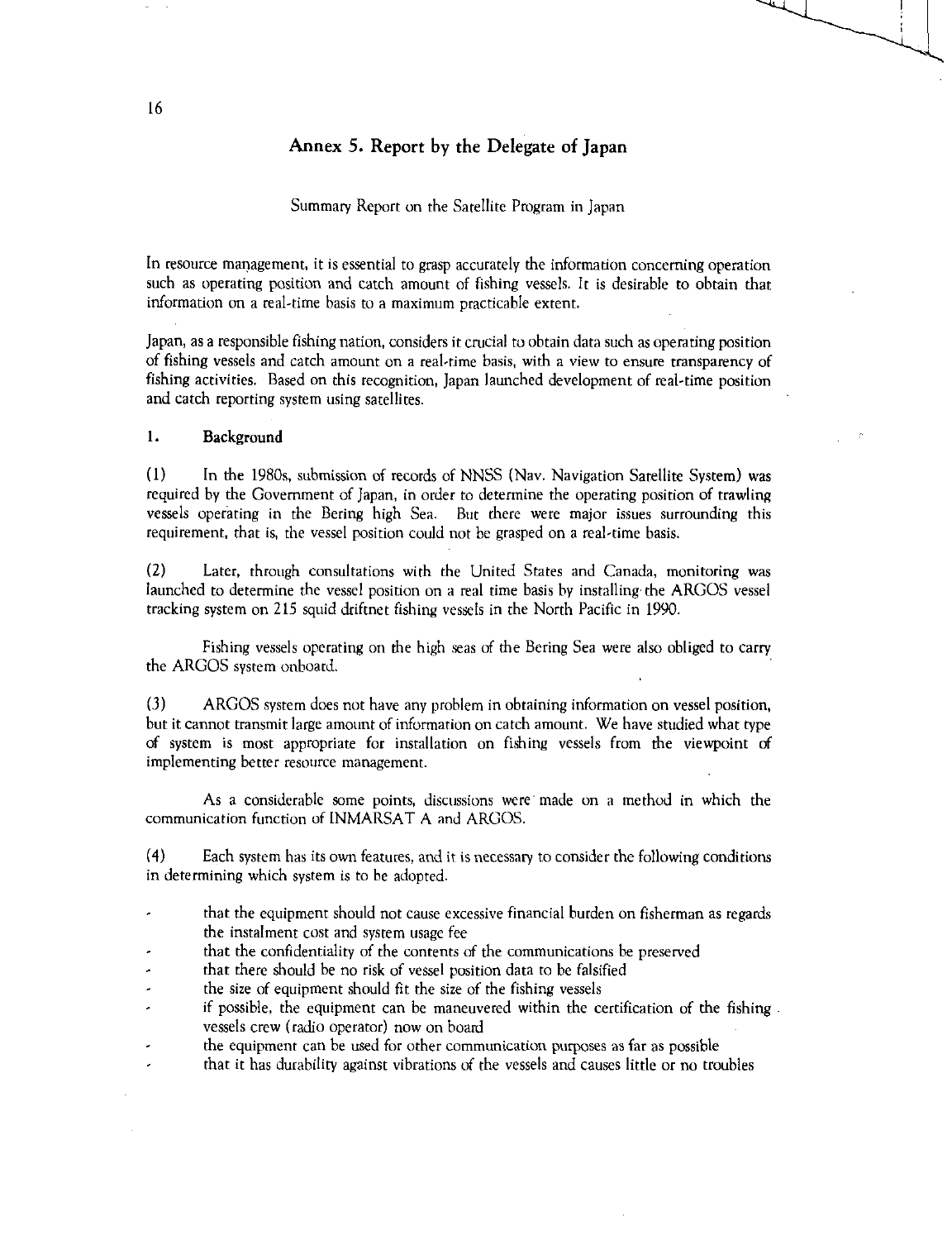# 2. INMARSAT A

(1) After considering the above conditions, Japan decided to adopt the system combining GPS and INMARSAT for the position and catch report system in the future based on the recognition that (a) in INMARSAT, there is no limit to the amount of information when catch volume and other data are transmitted, (b) the number of fishing vessels which the INMARSAT as communication means, is expected to increase (c) relatively large scale fishing vessels are already using INMARSAT A system as communication means, and GPS/INMARSAT combined system is considered to be acceptable to fisherman, and (d) the maintenance cost of this system after the whole system went into operation will be small. Against this background, development of prototype of the equipment to be installed onboard fishing vessels was initiated.

(2) Japan selected relatively large-scale longline tuna fishing vessels as the first target, and developed prototype of personal computer incorporating GPS using INMARSAT A system which a bulk of these fishing vessels have already installed. The equipment was installed onboard some tuna longline fishing vessels operating in the Atlantic from 1992, in which data were transmitted on a experiment basis. The test confirmed the possibility of real time availability of position information.

# 3. ARGOS

Transponders have been installed on *distant-water trawling vessels operating* in the North Pacific and information on the Operation position of the vessels has been collected through the ARGOS System. About 50 fishing vessels now have transponders onboard in this region. ARGOS System does not have any problems in transmitting position data.

The information on fishing *vessels position* is a satellite-based system as in the following procedures: Transponders on board the fishing vessels transmit the position data in electronic wave of certain frequency, which i perceived by the NOAA satellite. Then fishing position is calculated at the processing center of ARGOS, and the data are transmitted to the Japan Fisheries Information Service Center.

#### 4. Status of the present system development

Now the GPS-INMARSAT A system and ARGOS are workable without problems concerning this system. Besides this system, INMARSAT C system including a catch report is now being developed. INMARSAT C unit is very small compared with INMARSAT A. So it can be fitted to smaller vessels. However, there are some problems; the number of Japanese fishing vessels installing INMARSAT C system is still very small because it allows only key-boardbased communications and contains neither telephone nor facsimile function.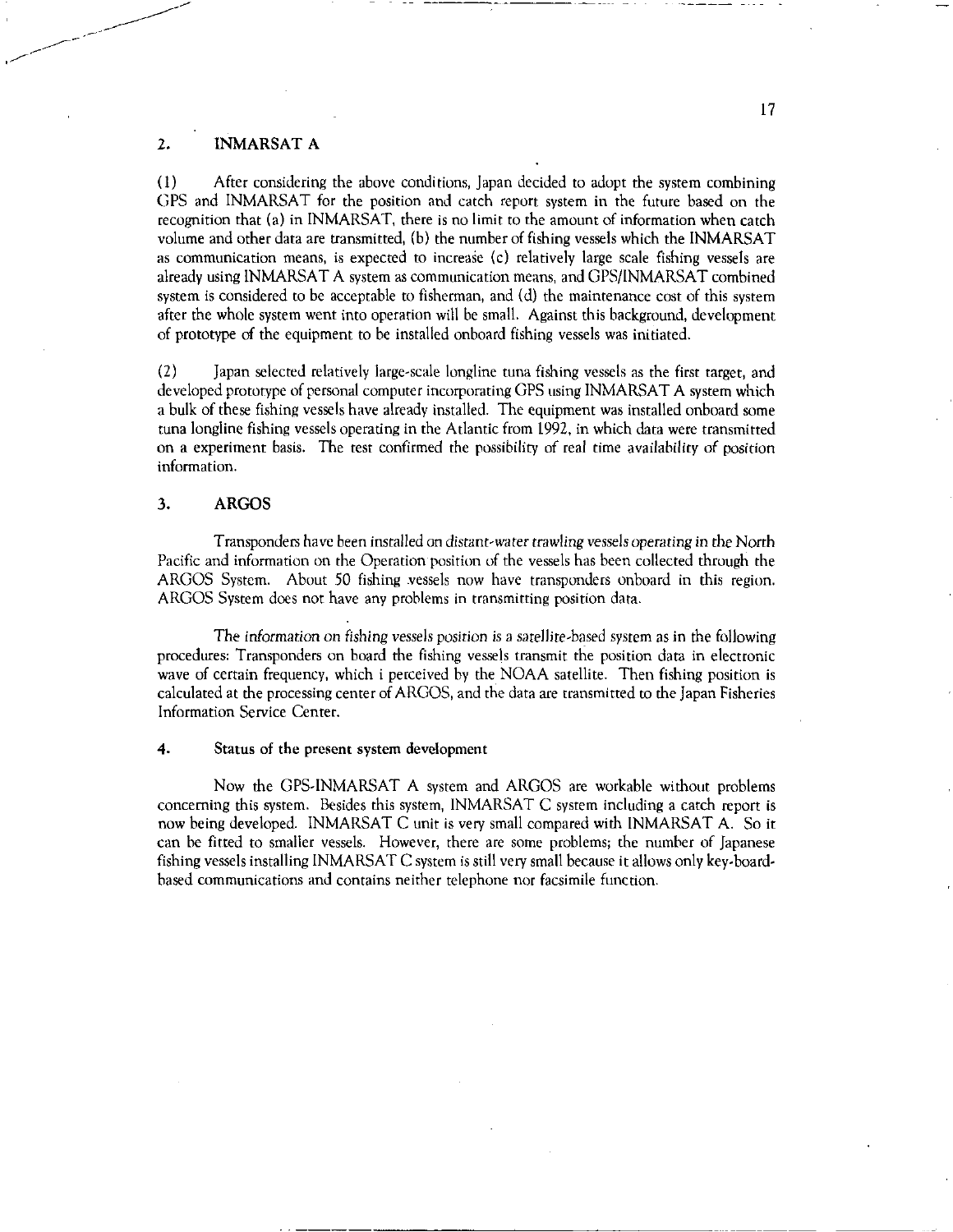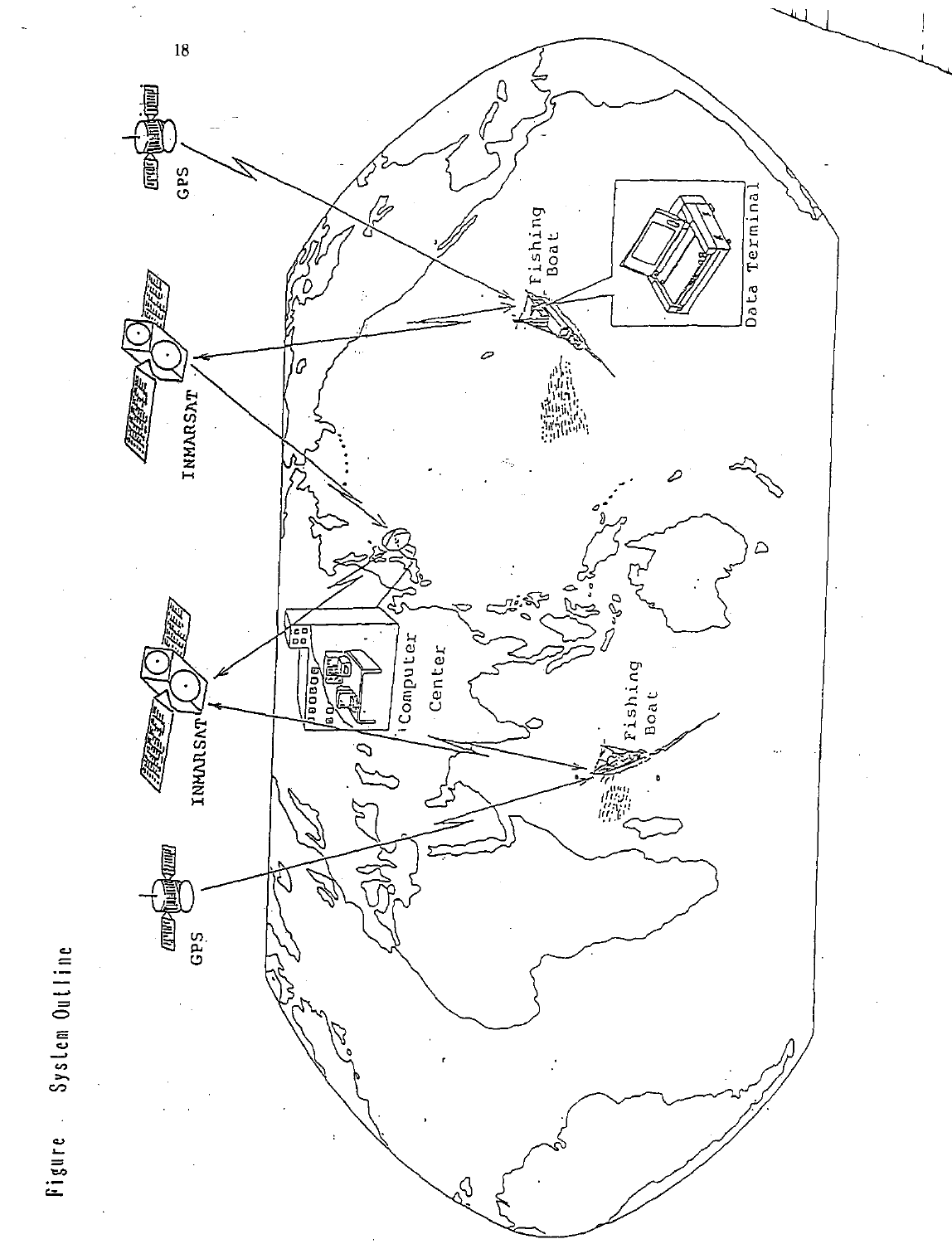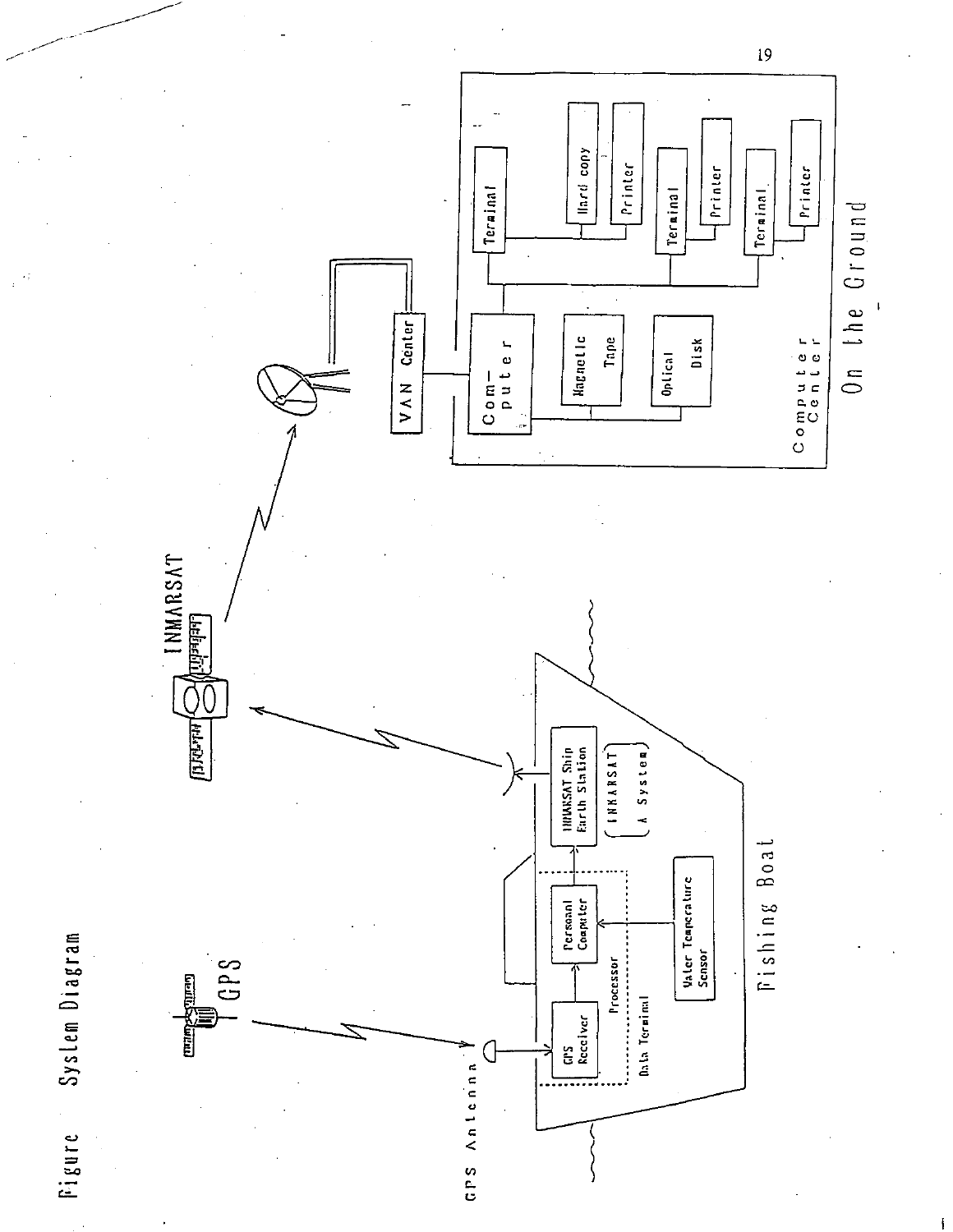

 $\mathfrak{m}$  $\overline{\phantom{0}}$  $\boldsymbol{\sigma}$  $\triangleright$  $\sigma$ 4  $\mathsf I$  $\overline{\phantom{0}}$  $\varpi$ Inmars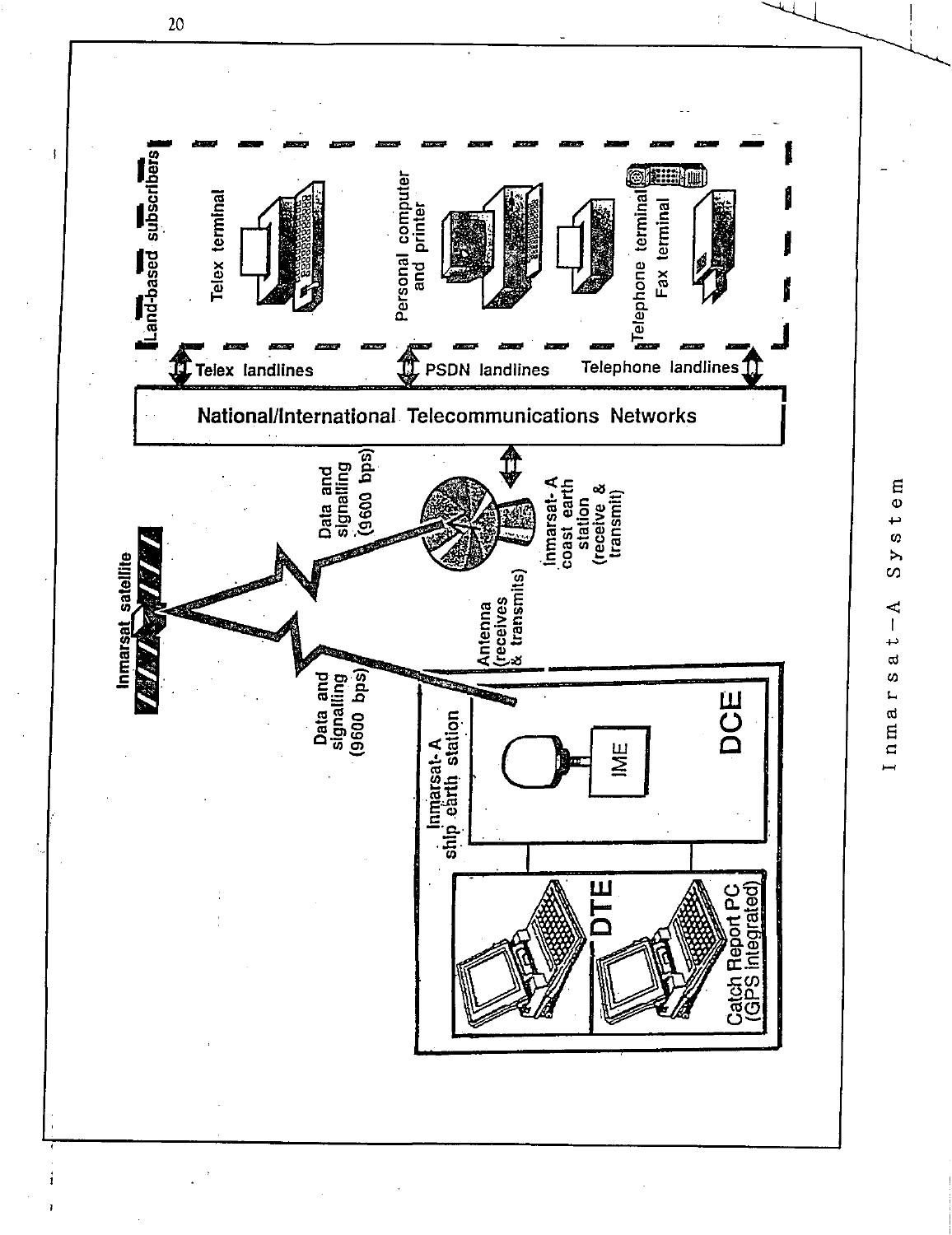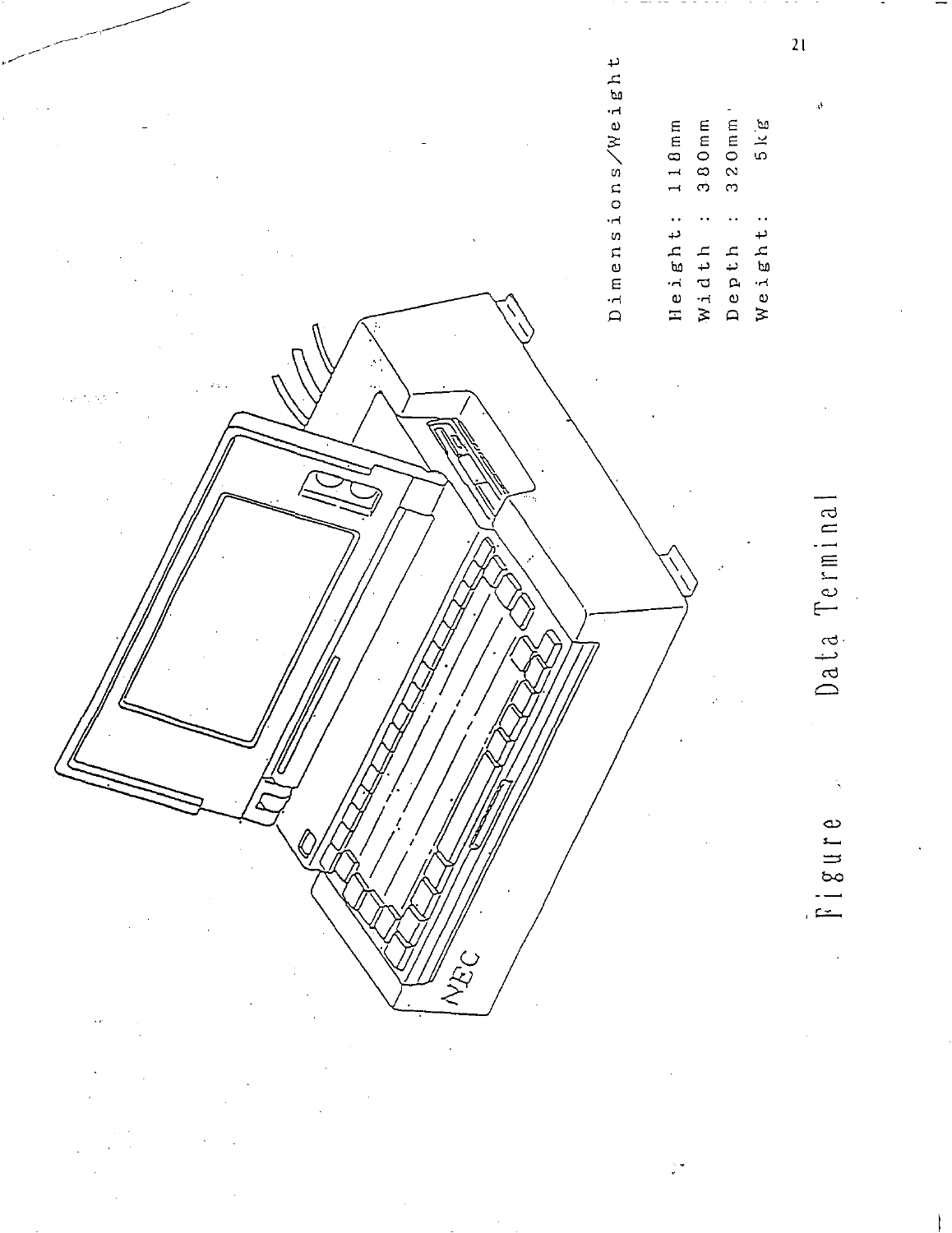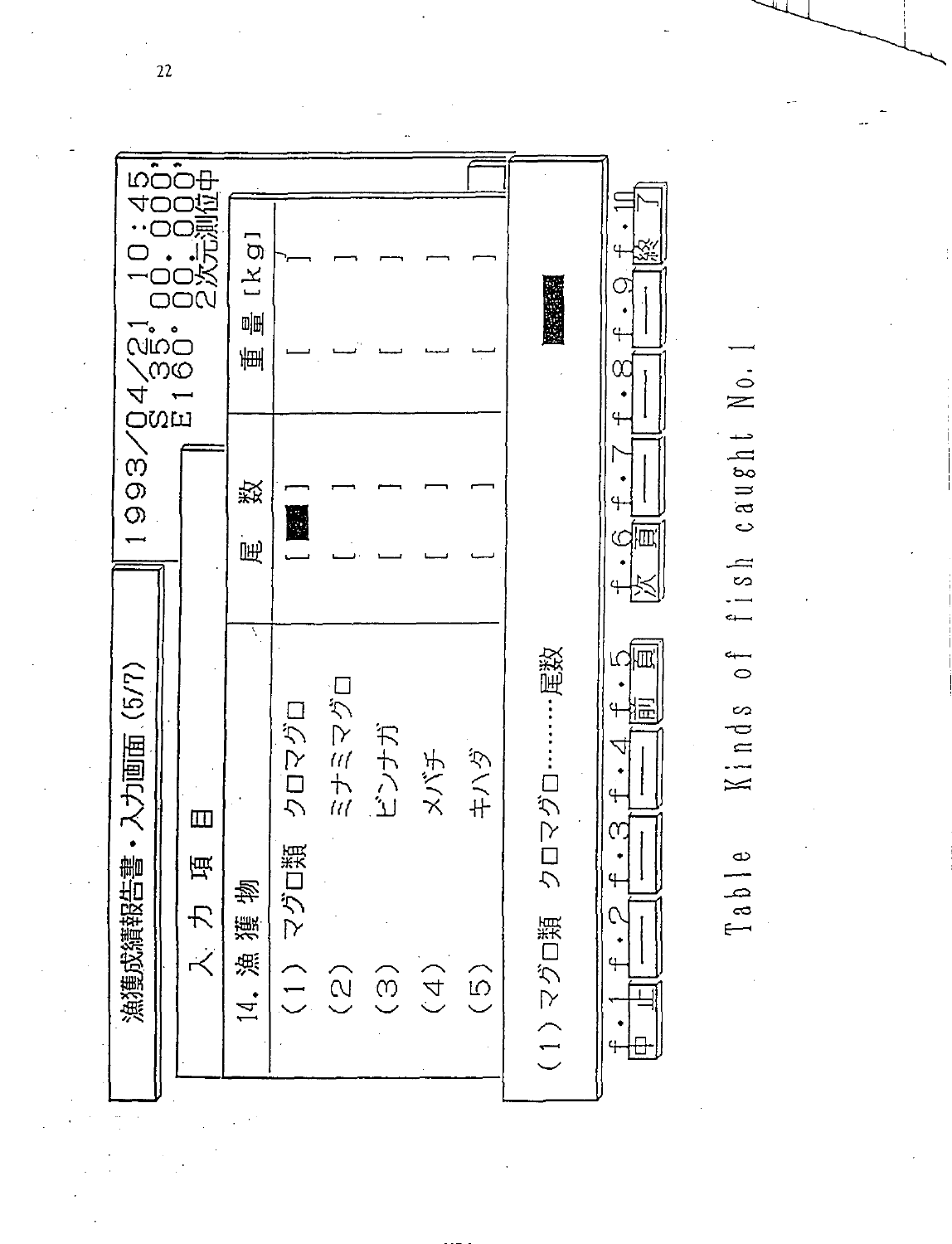| month            | 99<br>4 | number/day- | 93<br>9 | number/day |
|------------------|---------|-------------|---------|------------|
| 4                | 794     | 26.47       | 828     | 27.60      |
| 5                | 8461    | 27.29       | 610     | 19.68      |
| $6^{\circ}$      | 894     | 29.80       | 787     | 26.23      |
|                  | 867     | 27.97       | 778     | 25.10      |
| 8                | 7661    | $-24.71$    | 735     | 23.71      |
| 9                | 817     | 27.23       | 868     | 28.93      |
| 10               | 877     | 28.29       | 1, 045  | 33.71      |
| 11               | 958     | 31.93       | 1.234   | 41.13      |
| 12               | 993     | 32.03       | 1.179   | 38.03      |
|                  | 854     | 27.55       | 602     | 19.42      |
| $\boldsymbol{2}$ | 792     | 28.29       | 842     | 30.07      |
| 3                | 868     | 28.00       | 940     | 30.32      |
| total            | 10,326  | 28.29       | 10, 448 | 28.62      |



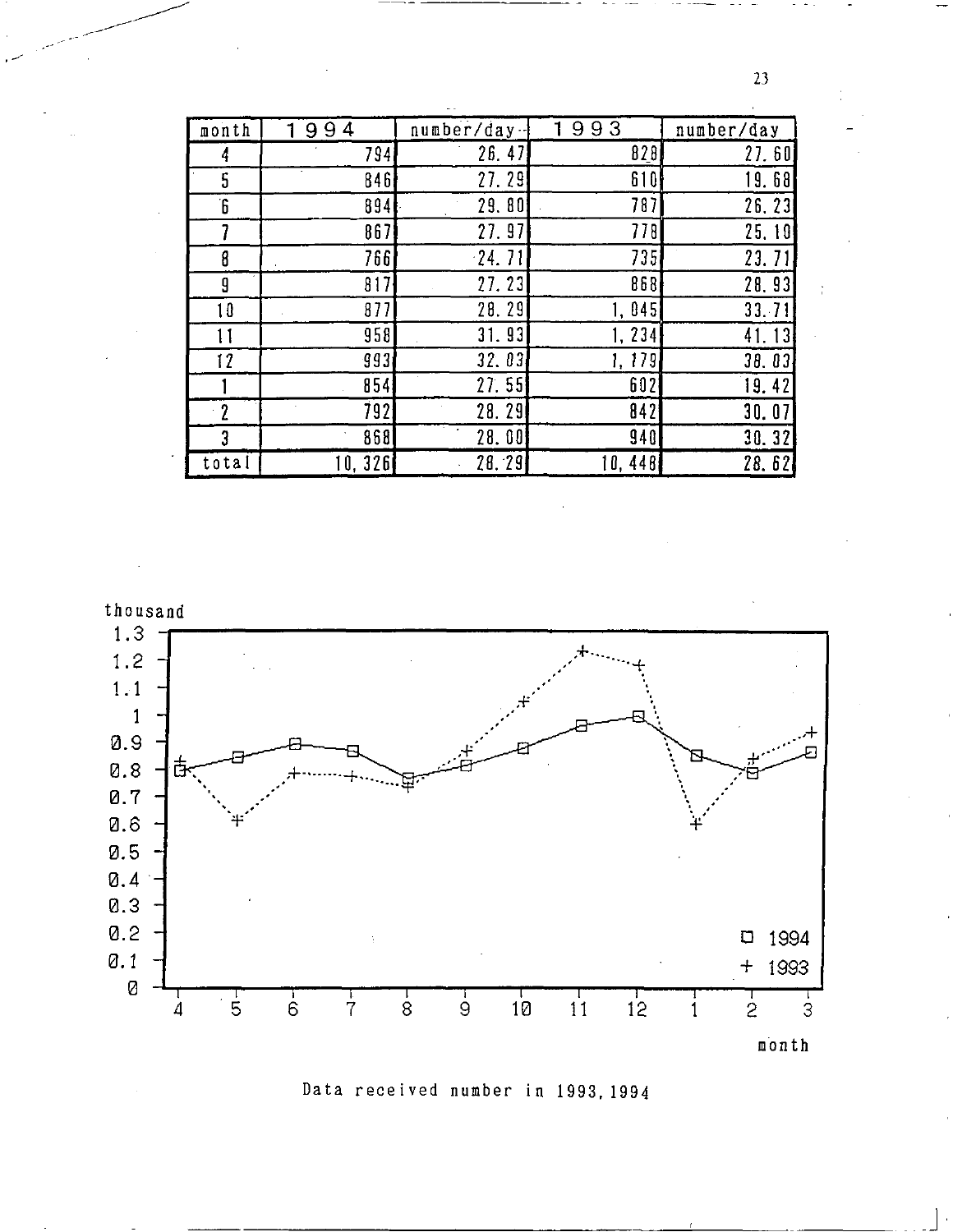

Position Report ; ARGOS (Trawling Vessels)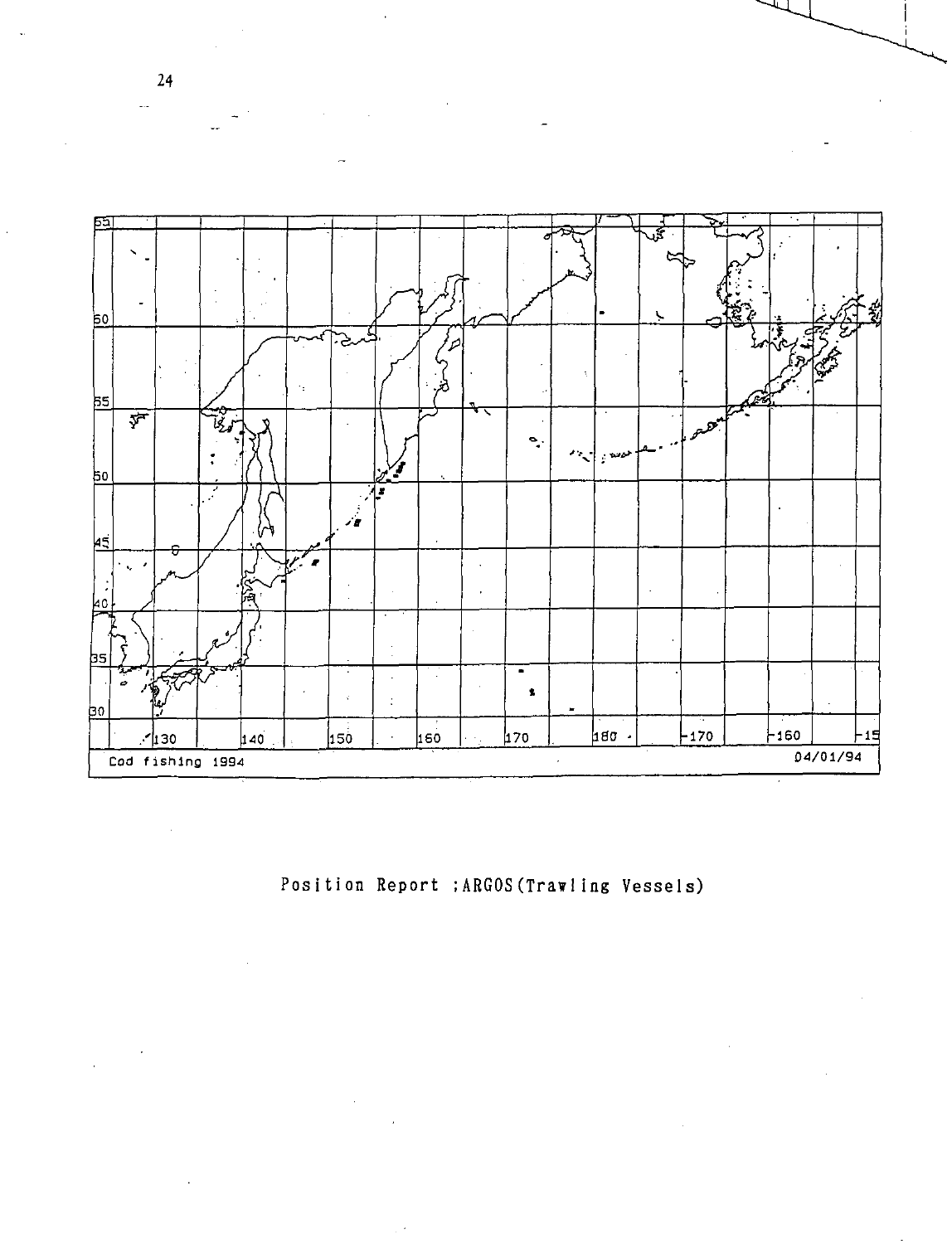# Annex 6. Report by the Delegate of Canada

- The Government of Canada has mandated the Department of Fisheries and Oceans with the responsibility for the conservation, protection and management of the fisheries resource.
- Department of Fisheries and Oceans also has responsibility for ocean sciences and hydrography as well as a large number of small craft harbours.
- Within the Department, the Conservation and Protection sector has responsibility for surveillance and enforcement.
- Canada has numerous fishery restrictions to monitor within its 200-mile economic zone as well as in international waters.
- There are about 20-25,000 registered commercial fishing vessels on Canada's Atlantic coast. The vast majority of the vessels are small boats; about 4,000 are over 10 meters in length of which only about 200 have capability to fish in the NAFO Regulatory Area (NRA).
- Over recent years, the Department of Fisheries and Oceans has undergone a number of *budget cuts* as the Government of Canada attempts to deal with fiscal responsibilities.
- Budget reductions have meant that we have had to investigate all methods to improve the efficiency and effectiveness of our enforcement programs.
- Canada has been interested in the potential of satellite vessel monitoring since the early 1980s. It has been believed that such systems may hold potential to improve our surveillance and enforcement capability.
- We originally investigated the idea of developing our own system hut, determined this would be very expensive. A decision was made to wait for private industry to develop the technology.
- Canada continued to monitor technology improvements and in recent years, it has reached the point where operational systems are available "off the shelf'.
- Canada uses a mix of fishery enforcement tools including: extensive aircraft patrols; patrol vessels; on-board fishery observers; Fishery Officer boardings/inspection; onshore dockside monitoring of landings.
- It is our belief that satellite *monitoring* will not replace conventional enforcement methods; however, they may be made more efficient and effective. This could help compensate for shrinking resource levels.
- Cost savings may be realized through more efficient deployment of enforcement platforms, e.g., aircraft and vessel patrols. For example, satellite monitoring may identify problem areas to be checked on a priority basis.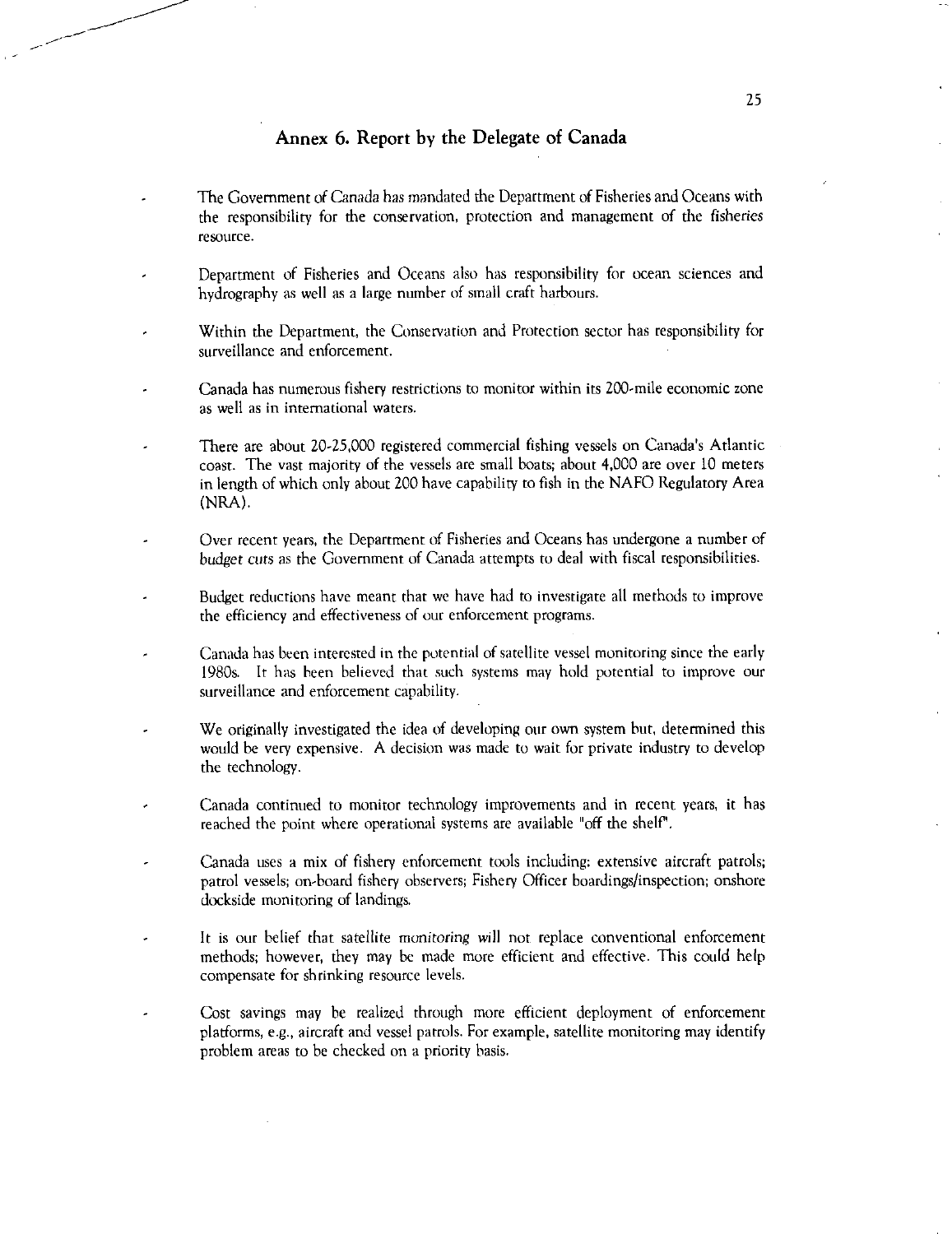- Depending on the sophistication of the system employed, certain offences may be more easily detected e.g., area restrictions, fishing time restrictions, misreporting of catch, misreporting of area fished.
- However, satellite monitoring will have very little effectiveness in detecting other very serious offences occurring at sea including: dumping/discarding; highgrading; illegal gear (liners, small mesh); taking of prohibited species; taking fish below legal size limits; etc.
- It is recognized that the potential benefits from satellite monitoring will largely depend on well thought out, effective data management. This is a key factor, otherwise, data will not be very useful. Data management must package and present the data to convert it to useable information.
- Canada has not made a commitment to satellite monitoring on an operational basis for domestic fisheries. It is felt that further information, experience and testing is required before a decision can he taken.
- Potential benefits must be clearly defined and quantified. At this point, it is not clear ÷. whether satellite monitoring will provide sufficient benefits to warrant implementation on an operational basis.
- Canada has limited "hands on" experience with such systems; however, we are satisfied that the technology works and is not a limitation.
- We were recently involved in a small pilot test program to evaluate satellite monitoring on Canada's Atlantic coast and the NRA. This program helped demonstrate and confirm that these systems do in fact work.
- As well, the pilot program helped define specific requirements which we feel will be required for satellite monitoring.
- Canada has not decided on any particular system as we wish to keep options open. However, at this time, we feel it would be most beneficial to investigate systems providing a broad range of features. This would likely prove more attractive and beneficial to private industry thereby increasing acceptance.
- We look forward to the NAFO pilot satellite project. We feel this will be a valuable opportunity to increase our experience and knowledge of what the systems offer in terms of enforcement capability. This will undoubtedly help to further evaluate how the systems can be integrated with our other programs.
- At this point, our experience and understanding of satellite monitoring has indicated that the following important requirements should be adopted by Canada for the NAFO Pilot:
	- the system should be a complete "turnkey" service from a qualified service provider;
	- the system must have continuous and redundant satellite coverage in all NAFO areas;
	- the position accuracy should be equal or greater than that of GPS;
	- there must be two-way data communications fully addressable to one or multiple destinations;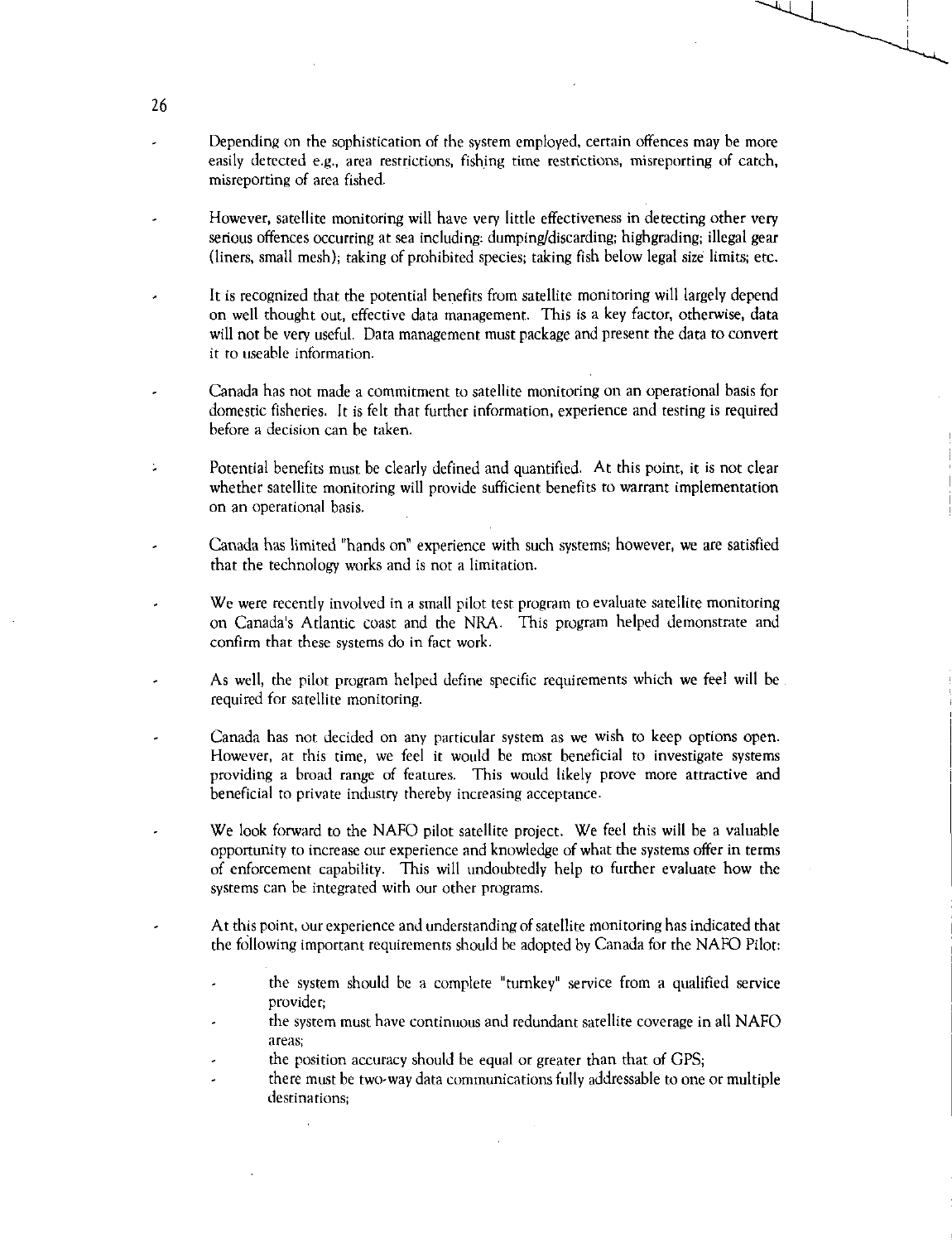- the system must he capable of segregating official and private/commercial data;
- security and integrity of data must be assured;
- the system must have integrated GPS;
- environmental operating conditions must he proven and ensured;
- telex, e-mail and facsimile gateways for ship-to-shore and shore-to-ship traffic. l,

Various other requirements have also been identified.

Should Canada proceed with satellite monitoring on an operational basis at some future time, we feel that there will be a need for strong regulatory measures to ensure the systems are kept operational.

In summary, Canada intends to take advantage of every opportunity new technology offers; however, we must ensure there are demonstrated benefits *before moving* ahead.

It is hoped that new techniques and technology can help increase enforcement effectiveness and reduce costs in the future.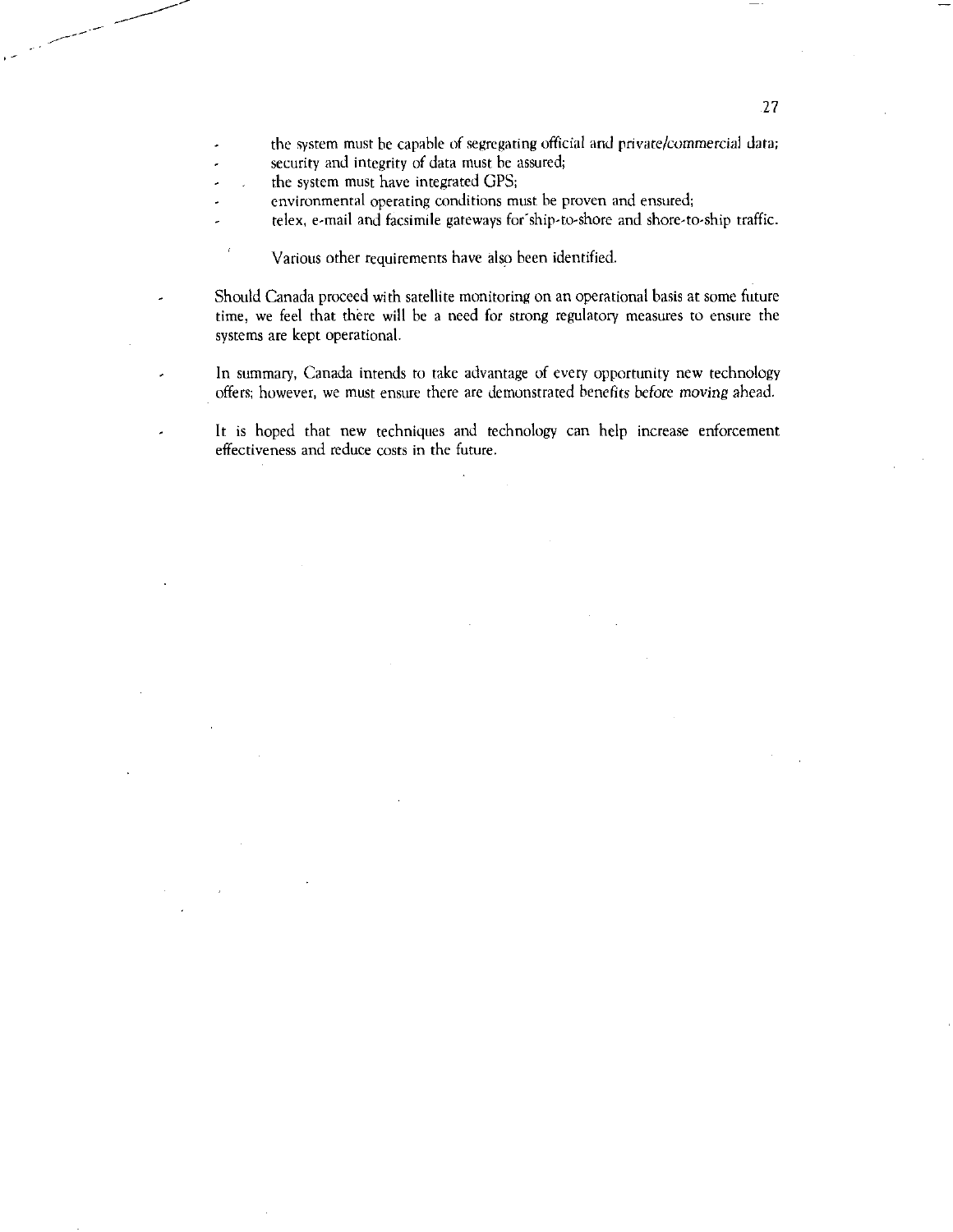# Annex 7. Report by the Delegate of the European Union

# EU PROGRAMMES ON SATELLITE MONITORING

# INTRODUCTION

# The European Community

The European Community comprises 15 Member States (Belgium, Denmark, Germany, Greece, Spain, France, Ireland, Italy, Luxembourg, the Netherlands, Austria, Portugal, Finland, Sweden and the United Kingdom of Great Britain and Northern Ireland). There are 11 official languages in the Community.

Only two Member States, Luxembourg and Austria, do not have a fishing fleet.

The Community is managed by a number of common institutions of which the most important are:

- a democratically elected Parliament
- a Council representing the Member States and composed of government ministers
- a Commission which has the power to initiate, and to ensure compliance with, Community legislation (executive body)
- a Court of Justice which ensures that Community law is observed.

The Community is a member of the United Nations Food and Agriculture Organisation (FAO). The Community participates as a contracting party in the work of various international fisheries organisations: NAFO, NEAFC, NASCO, CCAMLR, IBSFC, ... In addition it is an observer at ICCAT, ICES, IWC, OECD, ...

#### The Common Fisheries Policy (CFP)

The CFP is one of the Community's integrated common policies, and involves a significant transfer of authority from the Member States to the Community.

The CFP is a typical case of European integration and concerns all aspects of Community activities from external relations, including fisheries agreements with third countries, to regional policy.

The main areas of the CFP are:

- marketing and trade measures
- structural policies
- conservation of fish stocks.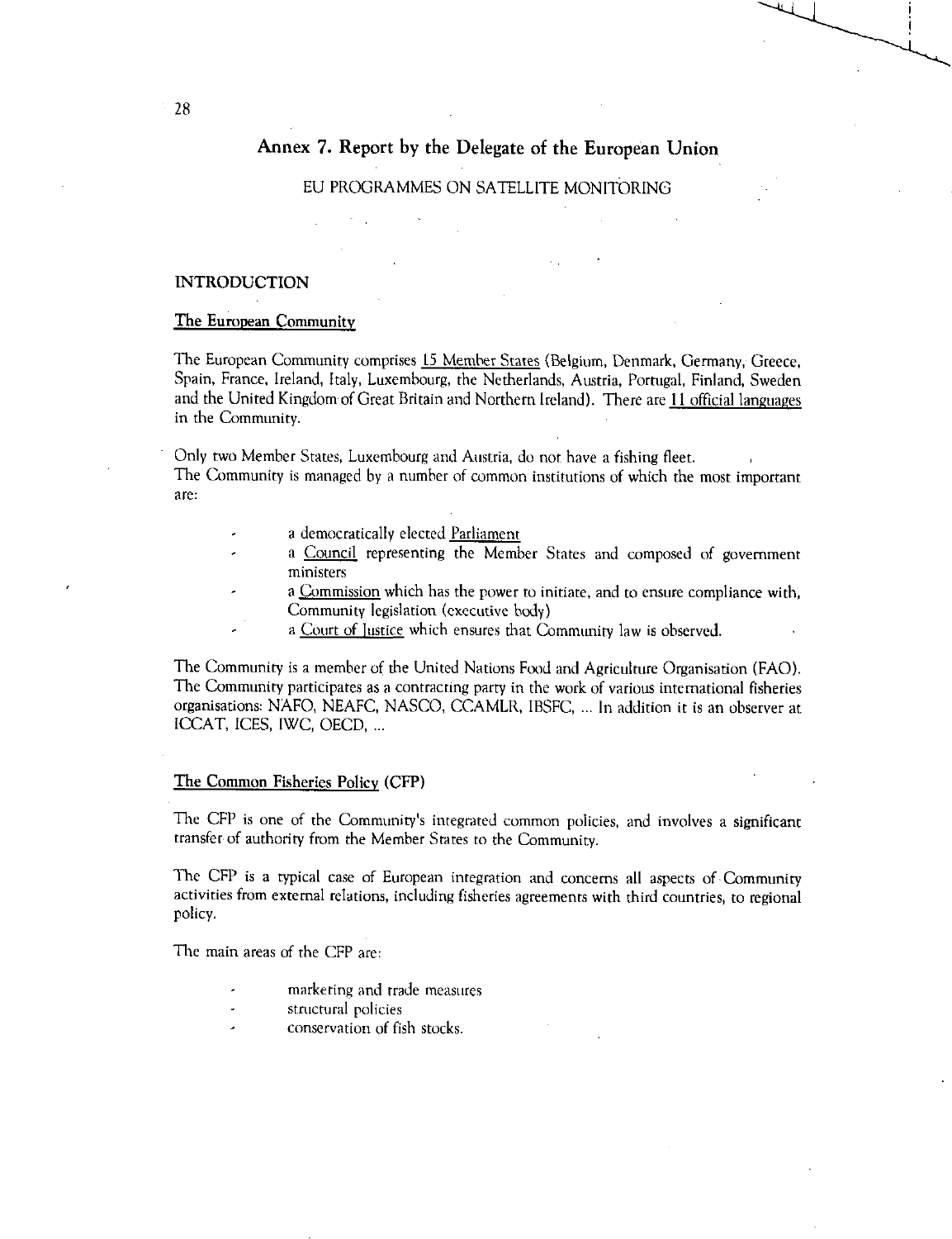### Conservation policy relating to EU fishing areas and resources

The EC's conservation policy has been designed to provide the maximum protection for stocks and is based on scientific information provided by STECF, the Community's Scientific, Technical and Economic Committee for Fisheries, by ICES, the International Council for the Exploration of the Sea, by the NAFO Scientific Council, ...

The main instruments of the EC's conservation policy are:

- the technical measures for the protection of juvenile fish,
- the exploitation rates.

The technical measures cover essentially the mesh size of fishing nets and the minimum size of fish landed. They also include limits on different fishing seasons, areas where certain types of fishing are banned and restrictions on fishing gear.

The exploitation rates are based on the concept of TACs, total allowable catches. On the basis of scientific advice, the European Commission presents proposals for TACs for the various stocks. The final decision on the level of catches that can be made for the following year is taken by the Council of Ministers (Fisheries Council) each December. TACs are divided into national quotas *according* to *agreed* allocation keys. When a TAC or a quota has been exhausted, the fishery must be closed, a policy endorsed by 'the European Court of Justice.

The Council has recently adopted a Regulation on the management of the fishing effort relating to certain Community fishing areas and resources. This Regulation establishes, with effect from 1 January 1996, the criteria and procedures for the introduction of a system for the management of fishing effort in certain ICES divisions.

Conservation measures apply in management units (NEAFC regions, ICES divisions, etc.) across the Exclusive Economic Zones of the individual Member States as well as in management units in international waters (NAFO Regulatory Area, CCAMLR, ...).

#### Monitoring, control and surveillance of fishing activities

Fishing activities must be monitored to ensure that the CFP is respected.

Notwithstanding that the rules are adopted at Community level, the main responsibility for ensuring that the rules are applied lies with the competent authorities of the Member States. Each Member state must police its own waters and control the landings on its territory.

It should be taken into account that the MCS resources (manpower, patrol vessels, aircraft, ...), as well as the legal means and the sanctions, differ from one Member State to another and that this may entail differences in the way *fishing activities are* monitored and in the way infringements are prosecuted. Sanctions, decided by national Court, may range from fines, confiscation of gear and catch, or even of the fishing vessel, to temporary suspension or permanent withdrawal of fishing licences.

The organization of the MCS services differs indeed from one Member State to another. Some have inspection services dedicated specifically to fisheries activities whilst others call on several different government departments which also perform functions other than fisheries surveillance.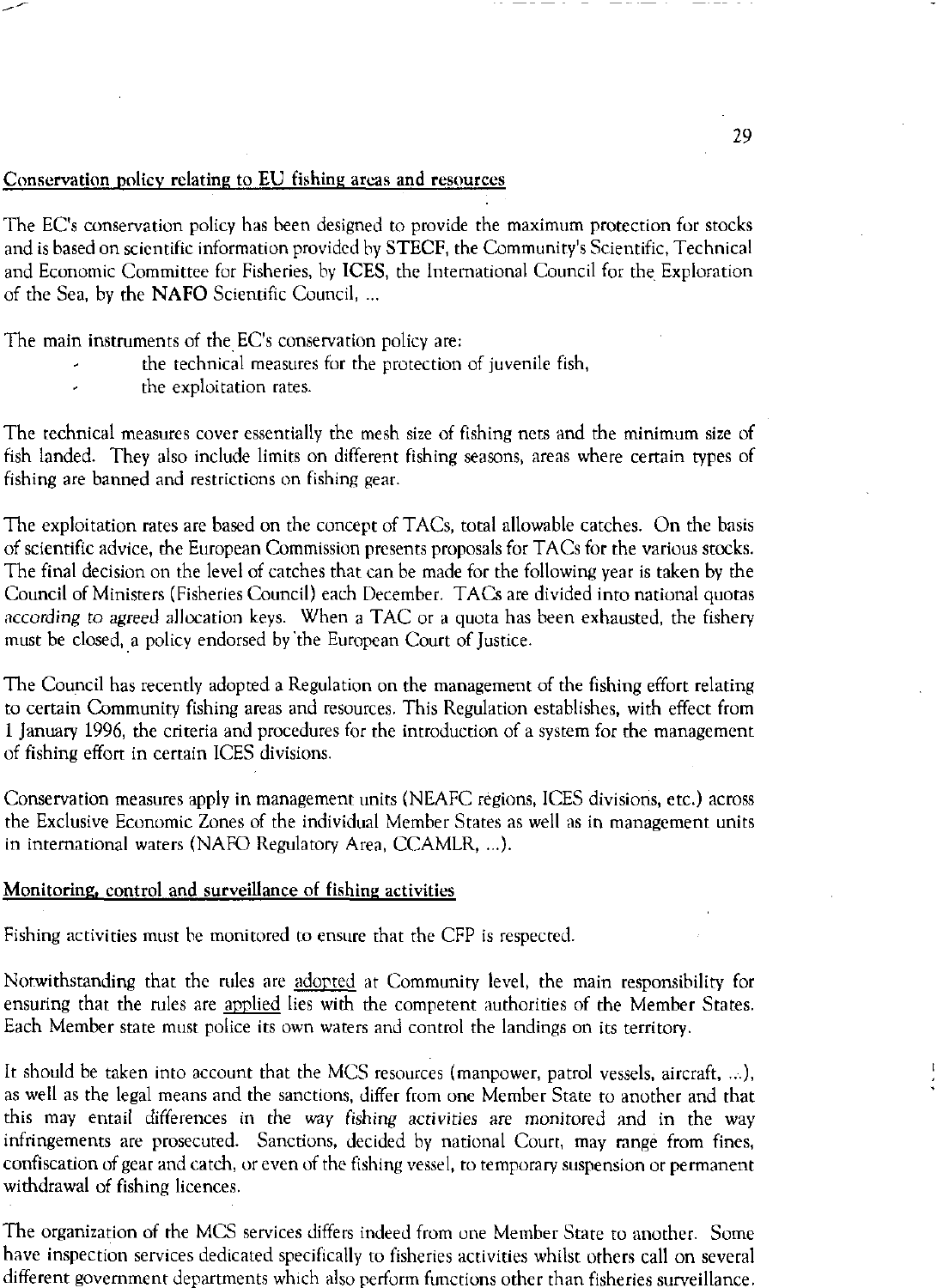The Community is helping the Member States by providing financial aid to strengthen their control measures. Under this scheme, Member States have mainly applied for a financial contribution to the purchase of fisheries protection vessels and aircraft. The Commission has prepared a proposal to make it possible, as from 1996 onwards, to provide financial aid for community-wide data communication networks for fisheries control as well as for the training and exchange of officials involved in enforcement.

The European Commission has its own team of fisheries inspectors, which increased from 7 in 1983 to 22 today. Their task is to inspect the national MCS services, but not the fishermen themselves. They are "the eyes and the ears" of the European Commission.

In 1993, a decision was taken to extend fisheries control to the port-harvest sector in order to allow for cross-checks between the details entered into the logbooks by the fishermen on the one hand and the landing declarations and the various sales notes issued on the other hand. To that end the information will have to be entered on computerised data bases.

The European Union is indeed in favour of the use of modem technologies for MCS tasks. This is further illustrated by its interest in the potential of satellite monitoring.

# EU PROGRAMMES FOR SATELLITE MONITORING

#### EU Pilot projects for satellite monitoring (1994.1995)

Member States are at present carrying out pilot projects for satellite monitoring, involving up to 350 vessels throughout the Community. Argos, Euteltracs and Inmarsat are being used to track their movements. Several Member States are testing more than one of these systems. The United Kingdom is the only Member state that conducts also a trial with automatic position recorders (APR). The pilot projects are funded with ECU 10 million from the Community budget. The results of the exercise will provide the input for a future Council Regulation on the application of satellite monitoring.

The way in which the pilot projects are set up is also an illustration of the co-operation between Member States.

Each Member State operates through a Fisheries Monitoring Centre (FMC), which must be able to determine the position of its fishing vessels included in the pilot project, wherever they operate. The data from each vessel are always directed to the FMC of its Flag State. If the vessel's position is in the waters under the jurisdiction of another Member State, the Flag State FMC will re-transmit the position data to the relevant Coastal State FMC. By this procedure each Member State receives position information relating to all vessels included in the pilots and located in waters under its jurisdiction.

Member states have started to exchange position reports among themselves on a test basis, although the implementation of the procedures took more time than expected. The competent authorities are using the data exchange format proposed by Denmark as well as the X.25 as data exchange protocol. The data exchange between Member states is a very important part of the pilot projects. A failure to exchange data between flag states and coastal states on a regular basis could undermine the credibility of the decentralised system architecture preferred by most Member states.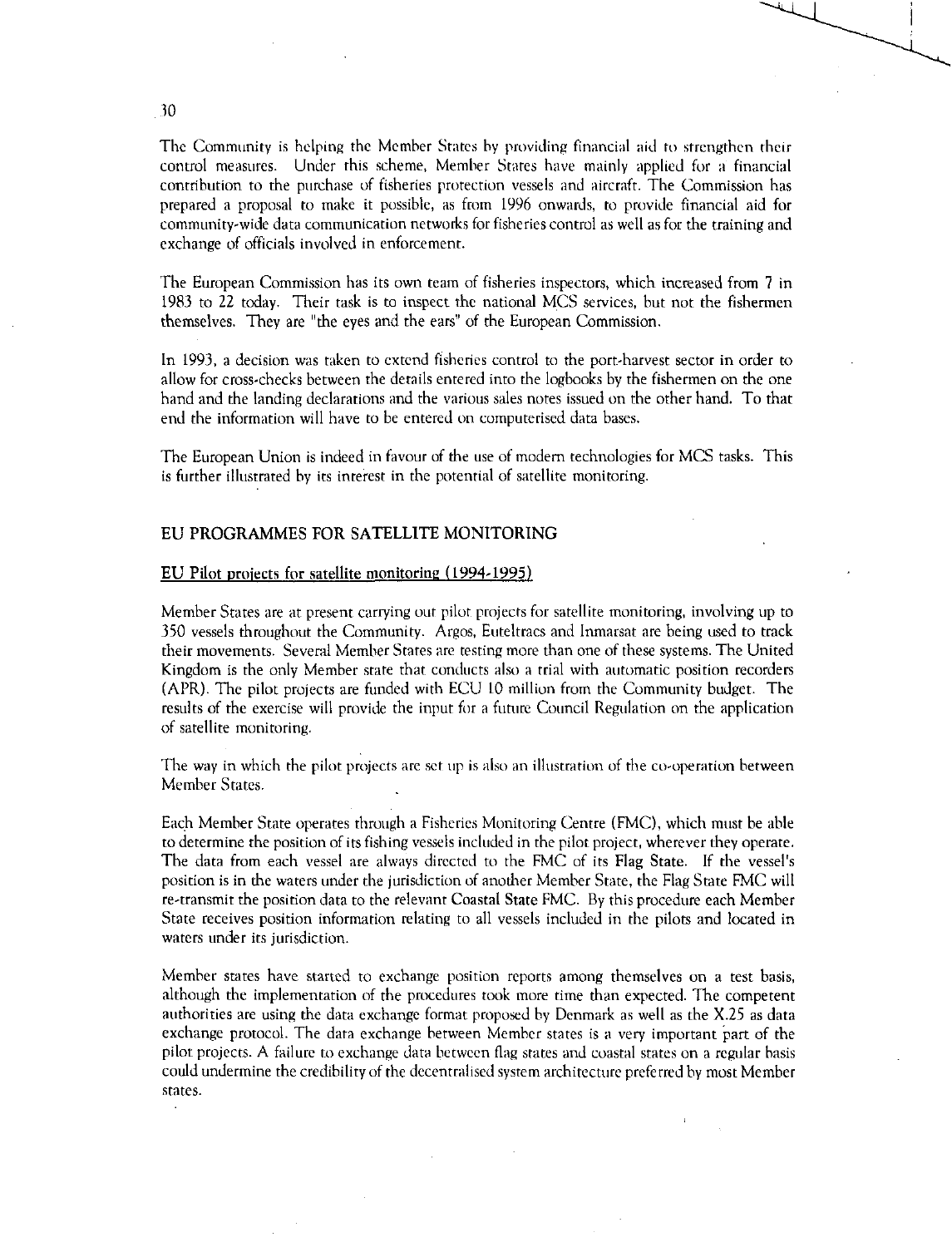The pilot projects are coordinated by the European Commission. The Commission regularly organises meetings of the Expert Group Fisheries Control with the responsible officials from the Member states in order to monitor the progress of the projects. The Commission is also keeping up-to-date common information such as the list of contact persons, the list of participating vessels and the data communication addresses. Finally, the Commission is administering the Community financial contribution (approval of project proposals, payment of advances and reimbursement of expenditure incurred by the Member states).

# NAFO Pilot Project for Satellite Tracking (1996-1997)

During the 17th Annual Meeting, in September 1995, NAFO Contracting Parties agreed to implement during the period from 01 January 1996 to 31 December 1997 a Pilot Project to provide for satellite tracking devices on 35% of their respective vessels fishing in the Regulatory Area.

As a Contracting Party, the European Community participates in this pilot project.

#### DG XIV trials (since 1992)

The Directorate General for Fisheries (DG XIV) of the European Commission has also been conducting its proper trials since 1992. DG XIV is using its inspection vessel operating in the NAFO Regulatory Area for this purpose. During 1992-1993 several systems have been tested on hoard the ERNST HAECKEL: Argos, Euteltracs, Monicap and a GPS/Inmarsat terminal (Capsat from Thrane&Thrane). Monitoring software was installed at DG XIV's offices in Brussels, Belgium. During 1994, the KOMMANDOR AMALIE was equipped with Argos and GPS-Argos. The Prodat system was tested as well. During 1995, the tests with GPS-ARGOS continue. Further trials will be conducted as necessary.

\* \* \*

For more information on satellite monitoring in the European Community. please contact:

Jacques VERBORGH J-99 6/78 XIV-C-3 Monitoring, Inspection and Licences Directorate General for Fisheries European Commission Wetstraat 200, rue de la Loi B-1049 Brussels Belgium

Tel. +32-2-295.13.52 Fax +32.2-296.23.38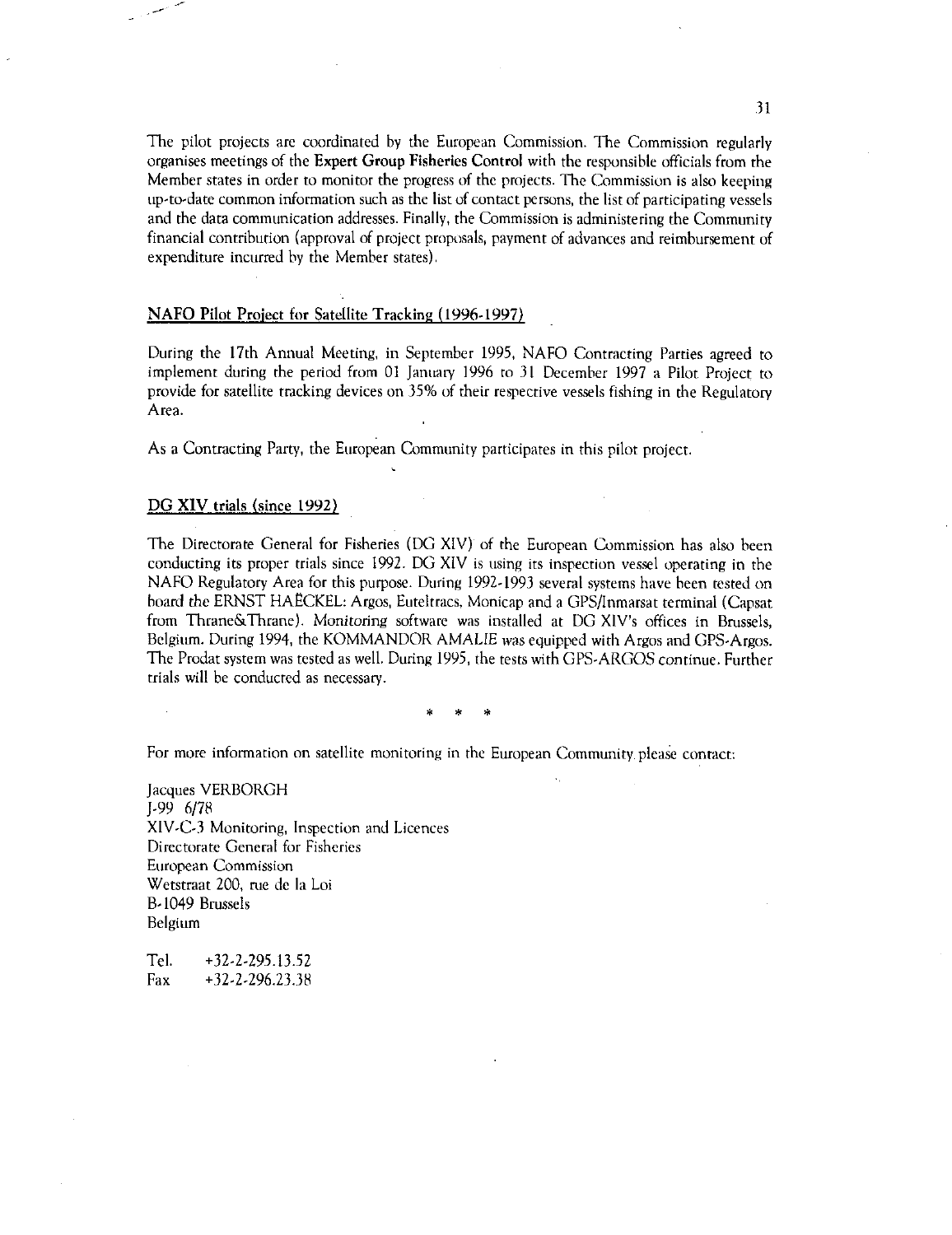EU Danish format

|                                                                                                       | Field code                     | Number of characters | Remarks                          | MandatoryOptional       |
|-------------------------------------------------------------------------------------------------------|--------------------------------|----------------------|----------------------------------|-------------------------|
| Start record                                                                                          | $\Re$                          |                      |                                  | Mandatory               |
| From                                                                                                  | 氏                              | $\overline{ }$       | DNK, DEU,                        | Mandatory               |
| Addressee                                                                                             | $\overline{A}$                 | 3                    | DNK, DEU,                        | Optional                |
| Internal fleet register no.                                                                           | $\mathbb{R}$                   | $\overline{12}$      |                                  | Mandatory               |
| ó<br>External identification no                                                                       | XR                             | $\overline{2}$       |                                  | Mandatory               |
| Vessel name                                                                                           | $\mathop{\mathsf{X}}\nolimits$ | $\frac{4}{3}$        |                                  | Optional                |
| Flag state                                                                                            | S <sub>3</sub>                 | $\overline{ }$       | DNK, DEU,(see note 1)            | Optional                |
| Time (UTC)                                                                                            | $\overline{\Box}$              | ç                    | <b>HHMMSS</b>                    | Mandatory               |
| Date                                                                                                  | Á                              | $\circ$              | <b><i>LINNNA</i></b>             | Mandatory               |
| Latitude                                                                                              | $\overline{\mathcal{L}}$       | $\bullet$            | eg: $56124N = 56912.4N$          | Mandatory               |
| Longitude                                                                                             | 2                              | r                    | eg: $012346E = 012^{\circ}34,6E$ | Mandatory               |
| Speed                                                                                                 | 59                             | $\overline{ }$       | $eg: 105 = 10,5$ knots           | Optional                |
| Course                                                                                                | 8                              |                      |                                  | Mandatory               |
| End record                                                                                            | E                              |                      |                                  | Mandatory               |
| Trailer Start                                                                                         | ΣH                             | Max. 80 char.        |                                  | Optional                |
| Trailer end                                                                                           | Ë                              |                      |                                  | Mandatory if TS is used |
| NOTE. If flag state is omitted, then it is assumed that the code in the FROM field is the flag state. |                                |                      |                                  |                         |

# Annex 8. Message Format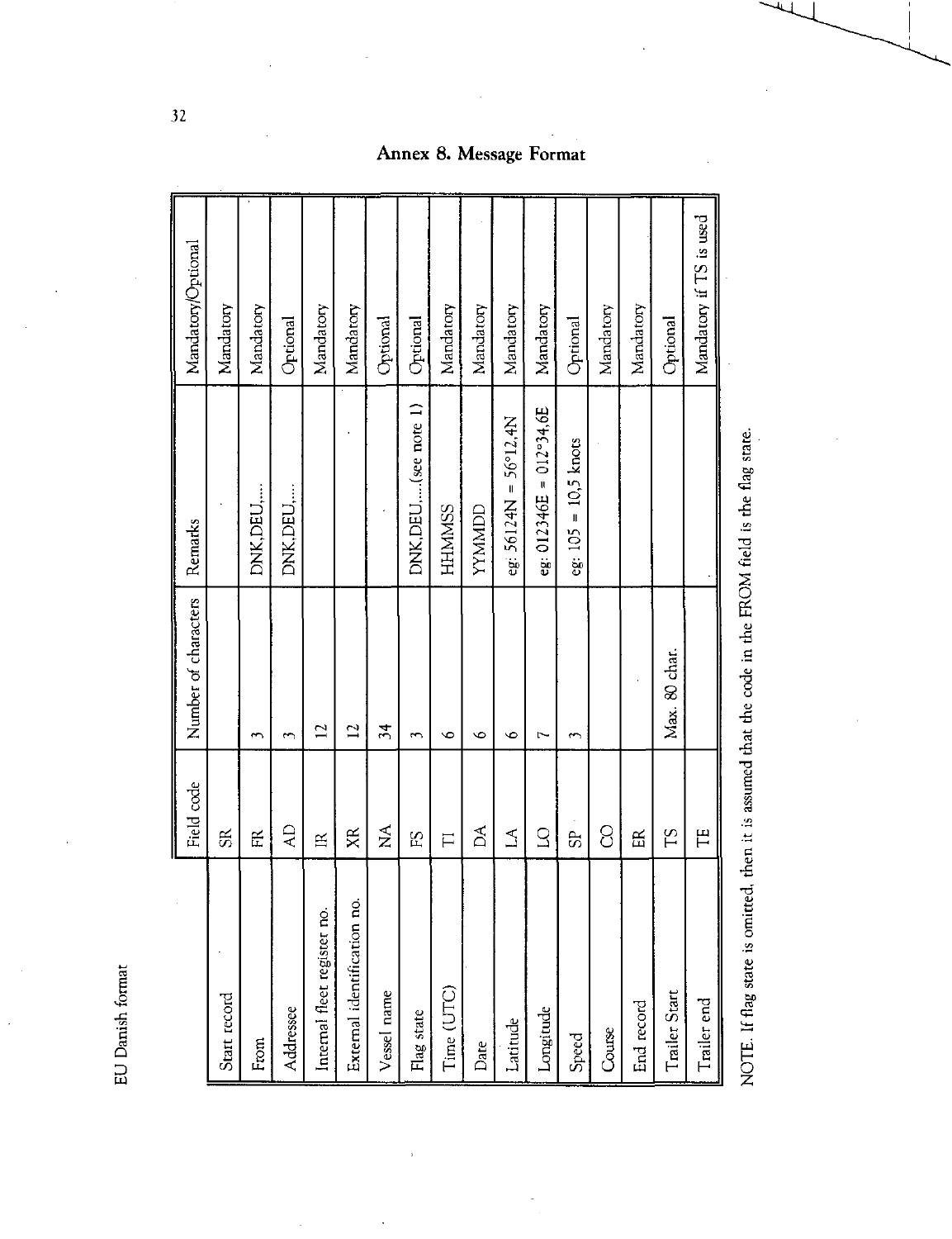Examples:

ex. no. 1:

//SR//FR/DNK//AD/DEU//IR/DNK00004962//XR/FN112//NA/ANJA//FS/DNK//T1/235959//DA/930314//LA/563412N/LO/0123512E//SP/08//CO/345//ER//<br>//SR//FR/DNK//AD/DEU//IR/DNK00014847//XR/HG214//NA/ASTORIA//FS/DNK//T1/235959//DA/930314//L

 $ex. no. 2:$ 

//SR//FR/DNK//IR/DNK000001234//XR/FN112//T1/123423//DA/930412//LA/56124N//LO/012346E//ER//

 $ex. no. 3:$ 

//SR//LA/56123N//FR/DNK//LO/012345E//TI/123456//IR/DNK000001234//DA/931225//XR/FN112//ER//

character-set is ISO 6 (ASCII US-ENGLISH) Characters are only to be sent in uppercase

danish  $A \oslash A$  is translaged into [ \]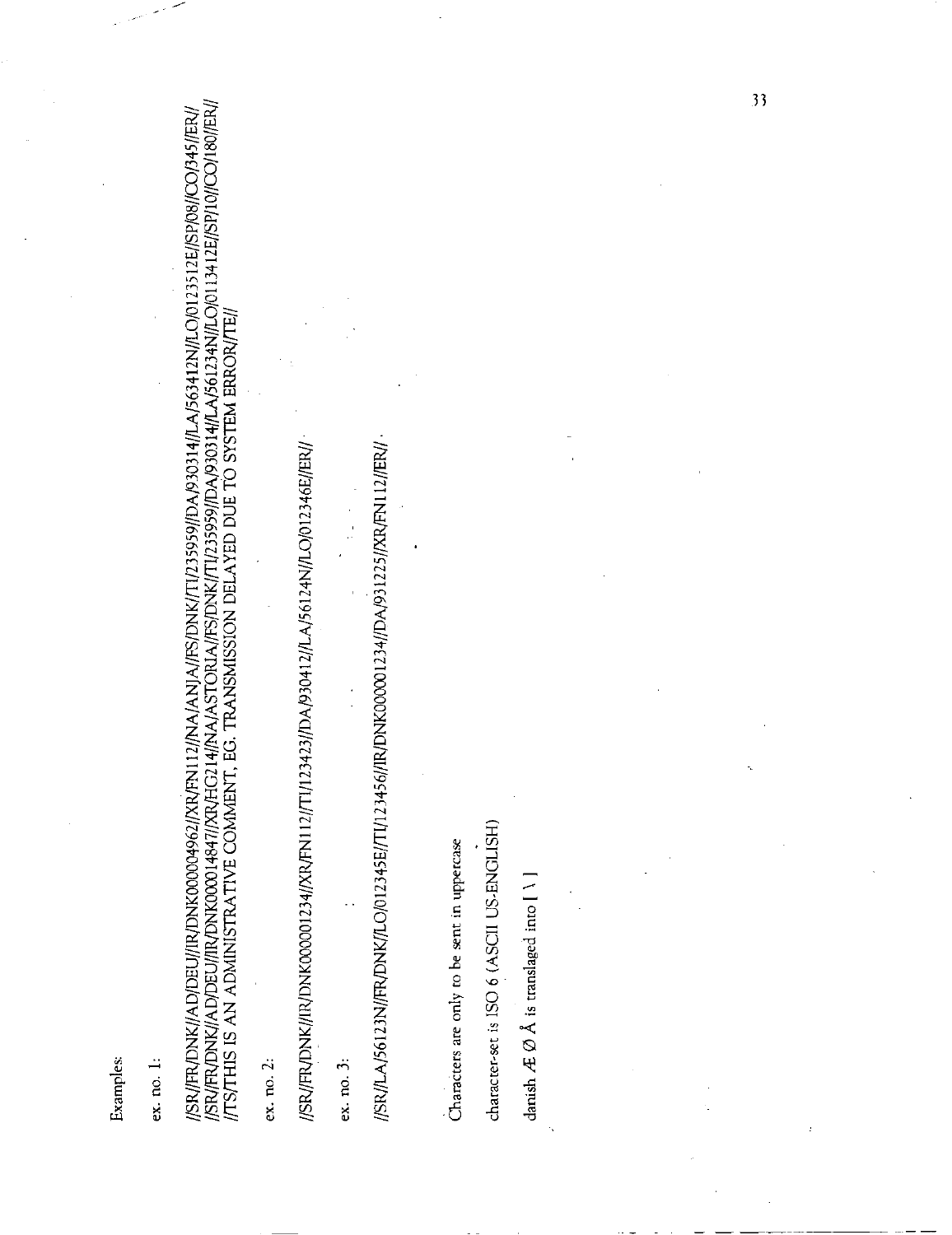Spanish extension of the Danish format

| and the context of the context of the context of the context of the context of the context of the context of the context of the context of the context of the context of the context of the context of the context of the cont<br>Field name | Field code           | Number of characters | Remarks                          | Mandatory/Optional      |
|----------------------------------------------------------------------------------------------------------------------------------------------------------------------------------------------------------------------------------------------|----------------------|----------------------|----------------------------------|-------------------------|
| Start record                                                                                                                                                                                                                                 | $\mathfrak{g}$       |                      |                                  | Mandatory               |
| From                                                                                                                                                                                                                                         | 氏                    | ξ                    | DNK,DEU,                         | Mandatory               |
| Addressee                                                                                                                                                                                                                                    | $\overline{A}$       | 3                    | DNK,DEU,                         | Optional                |
| Internal fleet register no.                                                                                                                                                                                                                  | $\mathbb{R}$         | $\overline{1}$       |                                  | Mandatory               |
| External identification no.                                                                                                                                                                                                                  | XR                   | $\overline{1}$       |                                  | Mandatory               |
| Vessel name                                                                                                                                                                                                                                  | $\tilde{\mathsf{z}}$ | $\frac{34}{5}$       |                                  | Optional                |
| Flag state                                                                                                                                                                                                                                   | 5E                   | 3                    | DNK, DEU,                        | Optional                |
| Time (UTC)                                                                                                                                                                                                                                   | $\overline{\Pi}$     | $\circ$              | <b>HHMMSS</b>                    | Mandatory               |
| Date                                                                                                                                                                                                                                         | Å                    | $\circ$              | <b>UUNINAL</b>                   | Mandatory               |
| Type of message                                                                                                                                                                                                                              | ΣÃ                   | Max. 20 char.        | (see note 1)                     | Optional                |
| Activity                                                                                                                                                                                                                                     | $\overline{C}$       | Max. 6 char.         | (see note 2)                     | Optional                |
| Latitude                                                                                                                                                                                                                                     | Z                    | $\bullet$            | 56°12,4N<br>$eg: 56124N =$       | Mandatory               |
| Longitude                                                                                                                                                                                                                                    | Q                    | J                    | eg: $012346E = 012^{\circ}34.6E$ | Mandatory               |
| Speed                                                                                                                                                                                                                                        | $\infty$             | 3                    | eg: $105 = 10,5$ knots           | Optional                |
| Course                                                                                                                                                                                                                                       | 8                    | $\overline{ }$       | 000 - 359                        | Optional                |
| End record                                                                                                                                                                                                                                   | 臣                    |                      |                                  | Mandatory               |
| Trailer Start                                                                                                                                                                                                                                | SJ                   | Max. 80 char.        |                                  | Optional                |
| Trailer end                                                                                                                                                                                                                                  | Ë                    |                      |                                  | Mandatory if TS is used |

l,

 $\overline{34}$